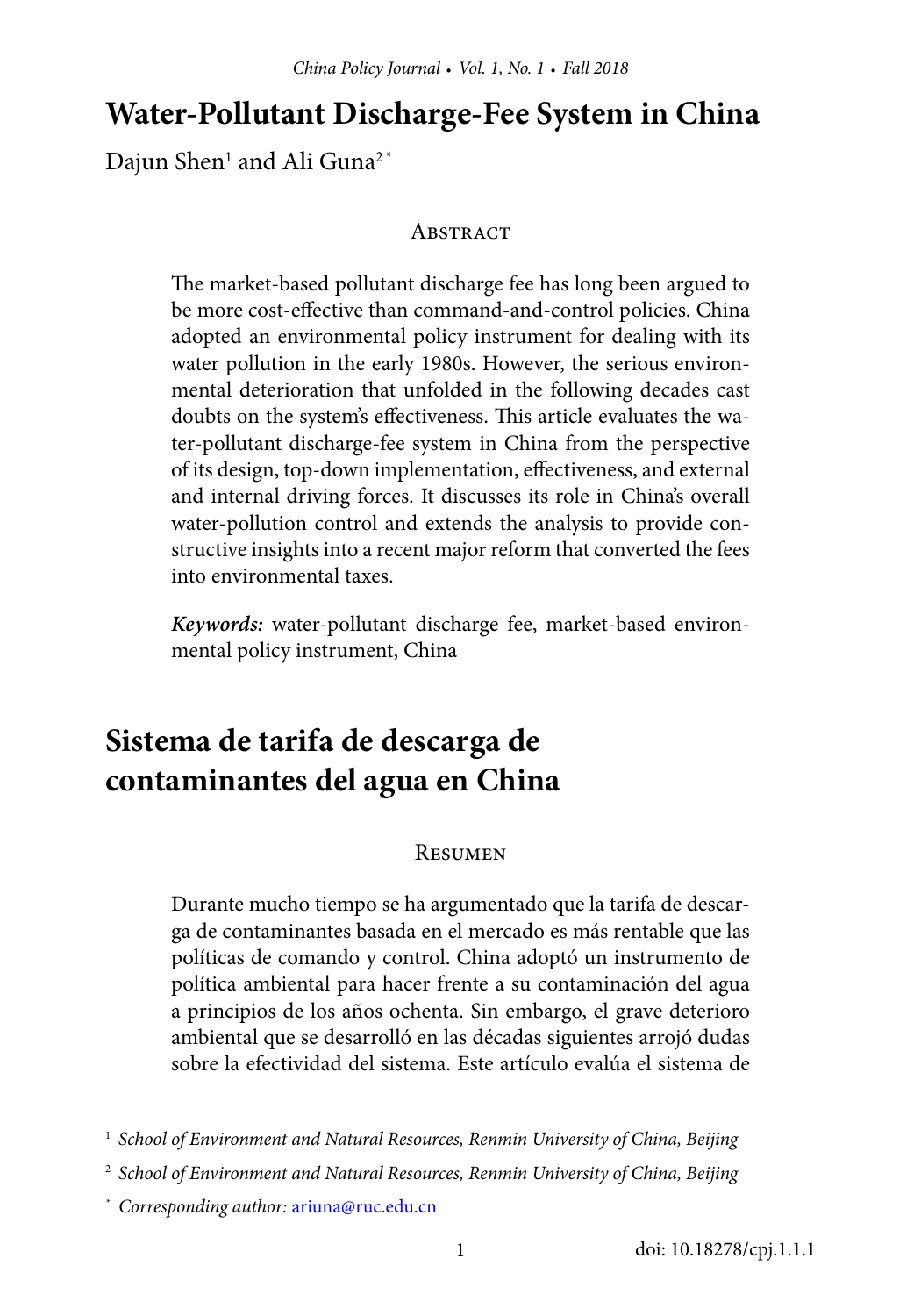#### *China Policy Journal*

tarifas de descarga de contaminantes del agua en China desde la perspectiva de su diseño, implementación de arriba hacia abajo, efectividad y fuerzas impulsoras externas e internas. Discute su papel en el control general de la contaminación del agua en China y extiende el análisis para proporcionar una visión constructiva de una reforma importante reciente que convirtió los aranceles en impuestos ambientales.

*Palabras clave:* tarifa de descarga de contaminantes del agua, instrumento de política ambiental basado en el mercado, China

# 中国污水排放收费制度

#### 摘要

长期以来,人们一直认为基于市场的污染物排放收费标准比 命令管控政策规定的标准效益更高。中国在20世纪80年代初 采用了一项处理水污染的环境政策工具。然而,在随后的几 十年中出现的严重环境恶化使人们对该系统的有效性产生怀 疑。本文从设计、自上而下的实施、效益、内外动力等方面 对我国污水排放收费制度进行了评价。本文还讨论了该制度 在中国全面水污染管控方面的作用,并就近期一项将收费转 化为环境税的重大改革给予了建设性意见。

关键词: 水污染物排放费, 基于市场的环境政策工具, 中国

#### **Introduction**

Water-pollutant discharge-fee<br>system is defined as a basic en-<br>icy and economic instrument to consystem is defined as a basic environmental management policy and economic instrument to control water pollution and environment deterioration. As a comprehensive and independent system, it originated from industrially developed countries and is

considered as a national measure of charging organizations or individuals who discharge pollutants into water bodies (Bai and Qu 2009). The water-pollutant discharge-fee system could stimulate and facilitate pollution control, and the polluters are obliged to take social responsibility for contaminating water bodies and environment.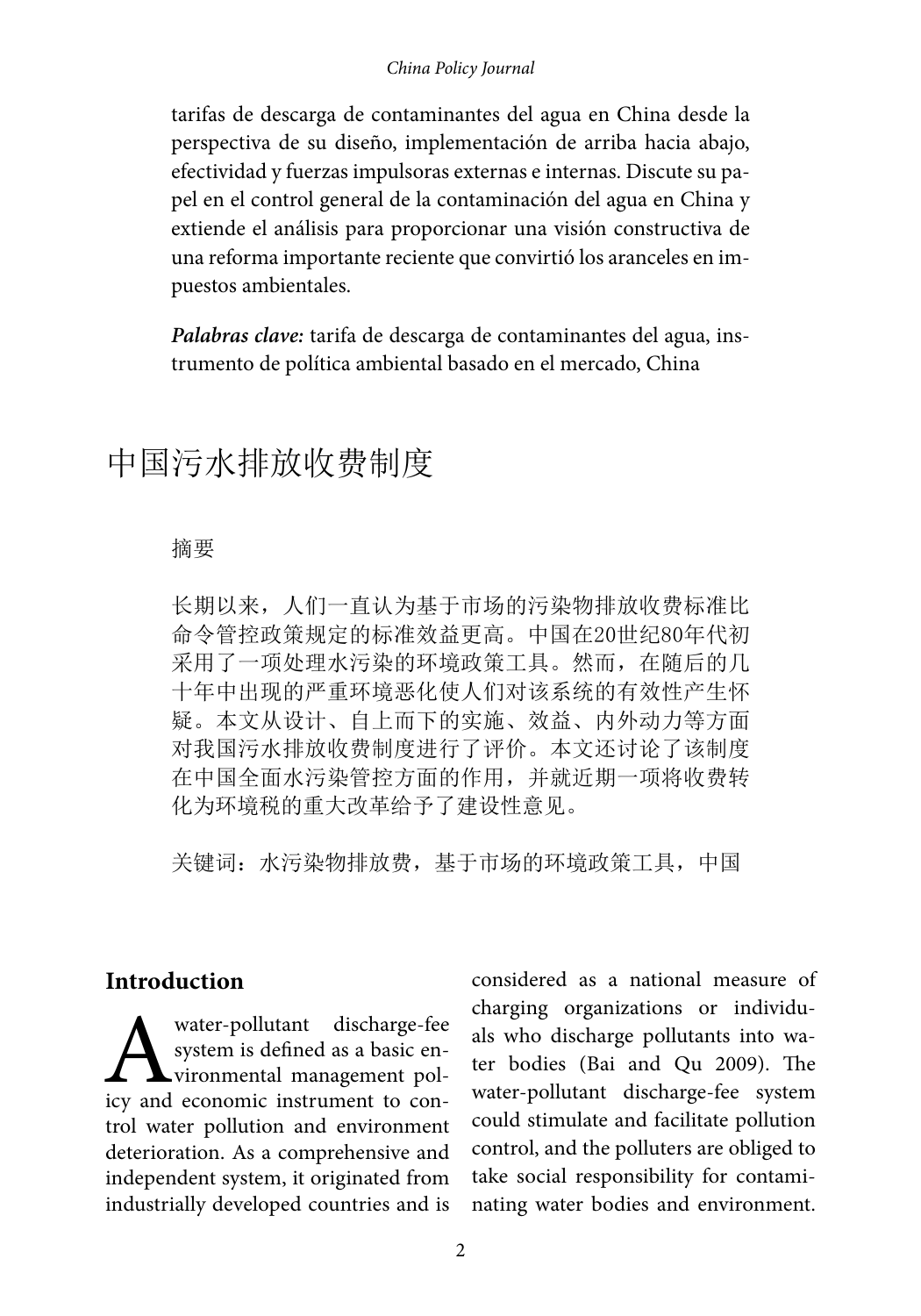The contamination fee is charged based on two major principles: one is based on environment quality, which entails that discharging pollutants into water bodies would be charged for a pollution discharge fee; the other is based on an environmental standard, which entails that water pollutants exceeding the national standard would be charged by the quantity and concentration of contaminants (Lv 2009).

Water-pollutant discharge-fee system was introduced in the 1980s in China, by which the government and administrative departments charged for external environmental loss by translating the loss into internal costs for the pollutant discharger (Xu and Ni 2004). The development of water-pollutant discharge-fee system is a landmark in environmental law systems and has become one of the most significant elements contributing to environmental protection in China. The system developed during the vast expansion of environmental protection on institutions, laws, and policies in the first decade after implementing the policy in the 1980s (Xiang and Wang 2003), at which time the dramatic degradation of environmental quality aroused governmental and public concerns. Thus, China turned to economic incentives to address the environmental problems and achieve equity, fairness, and efficiency. Technically, China developed a series of management systems to deal with environmental pollution, among which the discharge-fee system was the earliest and most important one. The water-pollutant discharge-fee system

was set up within the discharge-fee system, thereby aiming to regulate pollution behavior and the relationship between polluters and other social parties, stimulate enterprises and polluters to take their responsibilities, reduce and control the amount of total waste, quantify the environmental cost, and maximize social welfare (Zhang 2008).

Research on the water-pollutant discharge-fee system in China has been pursued only sporadically. Because the system is defined within the broader discharge-fee system, most studies focus on analyzing the whole system and the emission trade, rather than the water-pollutant discharge-fee system specifically. The legal framework of water-pollution control is designed based on a watershed-control zone and pollution-control unit to promote firms' pollution reduction (Ma, Wang, and Wang 2013; Wu, Xu, and Ma 2015). But the system's implementation in China's provinces is disconnected due to hydrological conditions and regional administrative regulations. The political mechanism determines the central government's implementation of the system to the county level. Although the environmental reform intensity varies across space and time, the decentralized environmental targets are poor to fulfill due to economic growth is overriding (Ge and Wang 2001; Zhou and Chen 2008). In addition, simple emission-reduction targets with career-promotion opportunities for local governors has appeared too aggressive to examine detailed problems during the fee system's enforcement (Genia and William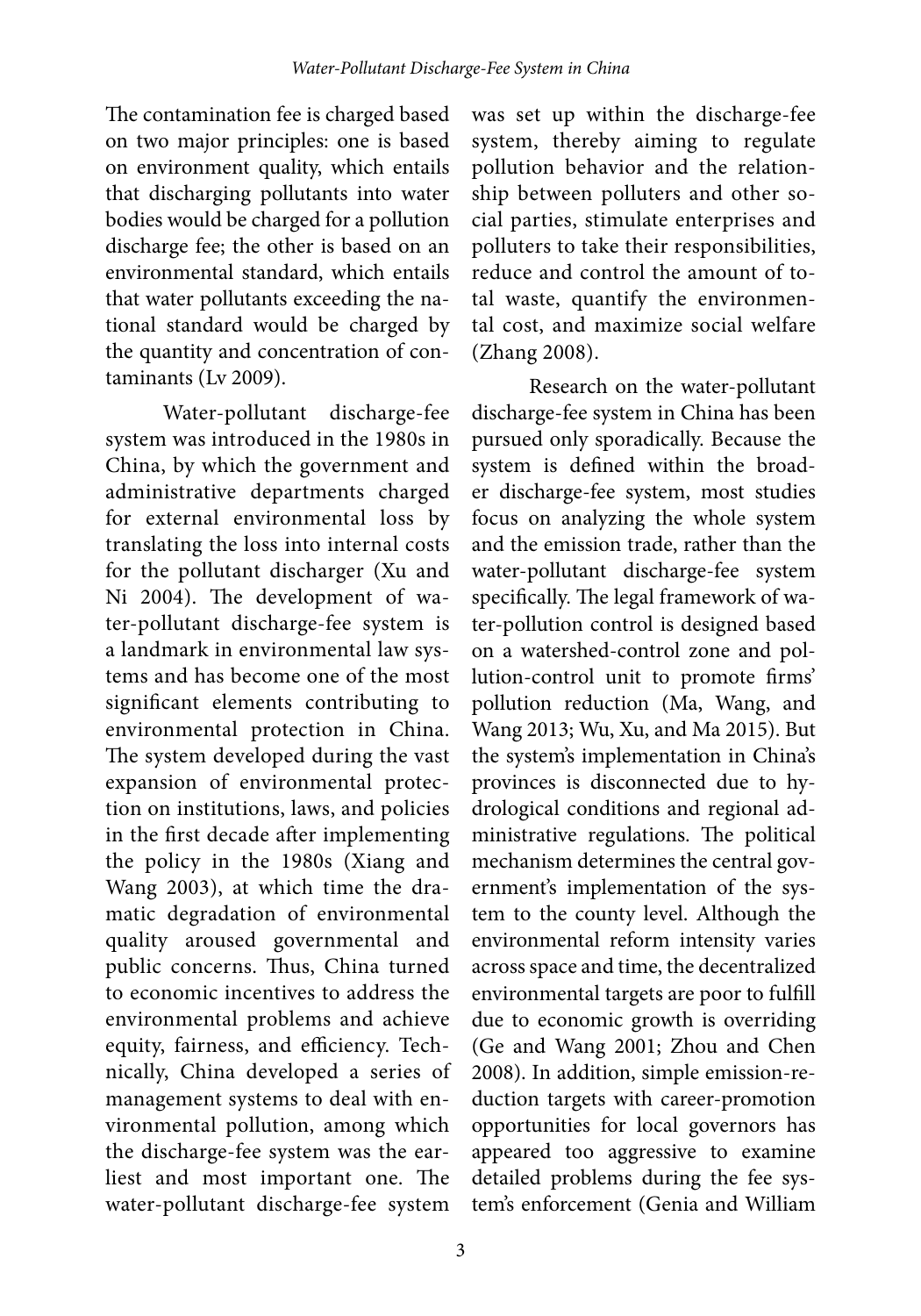2012). Thus, the gap in the top–bottom enforcement approach and the mechanism's disconnection provide more space and flexibility for local officials to geographically transfer pollution (Kahn, Li, and Zhao 2015). The existing empirical evidences focus primarily on the correlation between economic growth and industrial pollution (Gao, Su, and Yang 2014; Li 2015; Wang, Wu, and Yan 2008), and on finding a technical solution for the water-pollutant discharge (Hammer 1996), so that the discussion of the water-pollution discharge-fee system has limited to pollutants theoretical analysis (Liu 2009). Indepth systematic and comprehensive studies combining the characteristics of water-resource utility are insufficient and unable to provide strong support for decision making.

# **1. Design of the Water-Pollutant Discharge-Fee System**

Ultimation to a market-oriented economic<br>structure, the country's environmental deterioration cast a shadow to a market-oriented economic structure, the country's environmental deterioration cast a shadow on its unprecedented economic growth. The environmental externality was paid by the environment and the public that was exposed to the pollution, rather than by polluters. Water pollution issues became highly sensitive for the conventional water-utilization mode in the early developing stage. Increasing contaminated water and the conflict between water supply and demand stimulated the government towards water-resource sustainability.

# *1.1. Development of the Water-Pollutant Discharge-Fee System*

The water-pollutant discharge-fee system in China was designed as an indispensable component of the broader discharge-fee system and enforced in 1982. It was approved as an independent section in the *Temporary Regulation of Pollutant Discharge Fee*, which aimed to balance the water-resource shortage and the environmental costs by using price lever. The issue of water-resource protection and sewage discharge was first officially mentioned in the *Environment Protection Report* of 1978. In accordance with the polluter pays principle (PPP), the report stressed that polluters should pay for pollutants in the wastewater they discharged. In 1979, water-pollutant discharge fee was written in the Environmental Protection Conditional Law, which stated that pollutants exceeding the national standard should be charged. The water-pollutant discharge-fee collection was systematically redefined in the *Temporary Regulation of Pollutant Discharge Fee* of 1982, including revisions of its purpose, objects, charging standard, and management method, based on two years of pilot implementation and contamination facts. It was applied through the top–bottom political mechanism at the central, provincial, prefectural, and county levels. The approval of the temporary regulation provided legal support for the fee collection of water-pollutant discharge.

Then the approval of the water pollution prevention law in 1984 was an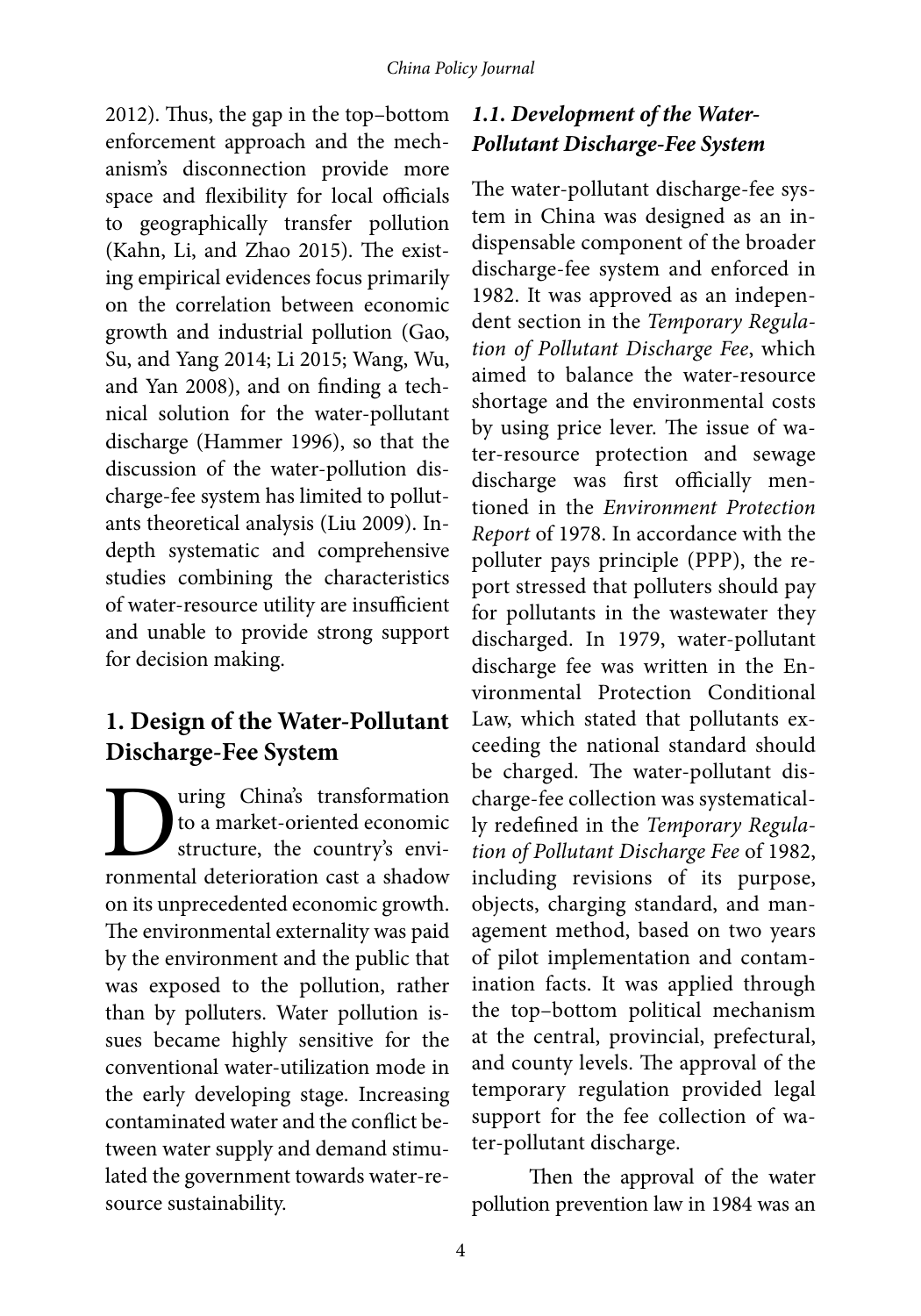important step. It was the first independent law defining water pollution from different perspectives and strengthening its strategic meaning and impact. Subsequently, the rules for water-fee collection were adjusted in the environment protection law in 1989 from simply charging for the total amount to a standard-exceeding charge based on pollutant quantity and concentration. Moreover, the standard was broadened by expanding the pollutant types. During the 1992 nationwide shift in economic structure, an increasing amount of enterprises contributed substantially not only to gross domestic product (GDP) growth, but also to environmental pollution. In 1993, the *Inform of Fee Collection on Wastewater Discharge* was adopted and the work on water-pollution reduction was strengthened under the pressure of water-quality deterioration. In 1996, the *Integrated Water Pollutant Discharge Standard* was approved to enhance and normalize the fee-collection work.

In 2003, the pollutant discharge-fee system was systematically revised and the *Pollutant Discharge Fee Collection and Management Regulation* was promulgated together with the pollutant discharge-fee-standard calculation method as supporting documents. It was regarded as a comprehensive reform, clearly stating that the water-pollutant fee should be calculated and charged based on the equivalent of pollutant concentration and quantity in relation to the national pollutant standard. Furthermore, the areas covered by the system's policy were enlarged from inland water bodies to sea and ocean areas through the approval of the *Ocean Environment Protection Law* in the same year. This revision and extension were marked as a breakthrough in the pollutant discharge-fee system.

For the further promotion of structural change on economic development, the National Development and Reform Commission (NDRC), the Ministry of Finance, and the Ministry of Environmental Protection (MEP) jointly promulgated the *Adjustment of Pollutant Discharge Fee Collection with Related Issues* and the *Pollutant Discharge Fee Usage Management Approach* in 2014. The water-pollutant discharge-fee standard was declared more stringent than ever on national level. These laws and regulations formed the legal framework for the water-pollutant discharge-fee system in China. With the deepening reform of the market-oriented economy, changes appeared within the system to meet the actual needs. The system's evolution, as presented in Table 1, developed in accordance with social and industrial progress, which can be demonstrated by the change of the fee amount, as discussed in Section 3.

# *1.2. Framework of Water-Pollutant Discharge System*

## **1.2.1. The Fee Standard**

The fee-collection standard was enforced in 1982, by which a water-pollutant discharge-fee was collected based on enterprises' standard-exceeding concentration of pollutants. The orig-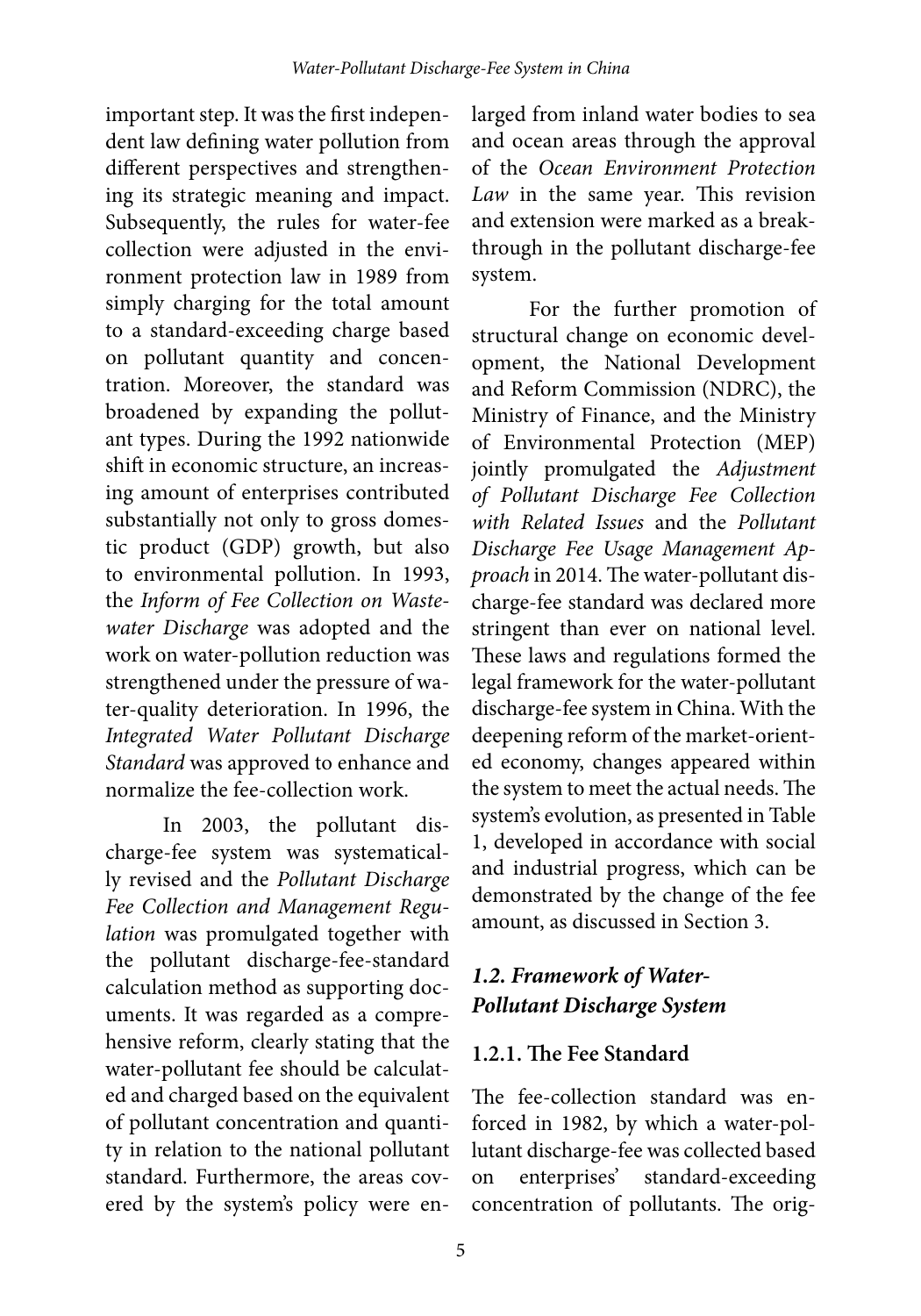#### *China Policy Journal*

| Year | <b>Laws and Regulations</b>                                                                                                              | <b>Features</b>                                                          |
|------|------------------------------------------------------------------------------------------------------------------------------------------|--------------------------------------------------------------------------|
| 1978 | <b>Environment Protection Report</b>                                                                                                     | The practice of Polluters Pays Principals<br>in China                    |
| 1979 | <b>Environmental Protection</b><br>Conditional Law                                                                                       | Standard exceeding charge based on<br>concentration & quantity           |
| 1982 | Temporary Regulation of Pollutant<br>Discharge Fee                                                                                       | Provide legal support for fee collection of<br>water pollutant discharge |
| 1984 | Water Pollution Prevention Law                                                                                                           | First independent law in terms of water<br>pollution control             |
| 1989 | <b>Environment Protection Law</b><br>(adjusted)                                                                                          | Pollution charge method revise and<br>pollutant spices enlarged          |
| 1993 | The Inform of Fee Collection on<br>Wastewater Discharge                                                                                  | Water-pollution reduction work was<br>strengthened                       |
| 1996 | <b>Integrated Water Pollutant</b><br>Discharge Standard                                                                                  | Enhance and normalize the wastewater<br>fee collection work              |
| 2003 | Pollutant Discharge Fee Collection<br>and Management Regulation                                                                          | System reform                                                            |
| 2003 | Ocean Environment Protection Law                                                                                                         | System coverage area was enlarged from<br>inland water to sea water      |
| 2014 | The Adjustment of Pollutant<br>Discharge Fee Collection with<br>Related Issues & Pollutant<br>Discharge Fee Usage Management<br>Approach | System adjustment according to actual<br>need                            |

| Table 1. Development of the Water-Pollutant Discharge-Fee System in China |
|---------------------------------------------------------------------------|
|---------------------------------------------------------------------------|

inal water-pollutant discharge-fee system did not reflect the principle that a homogenous amount of contaminants was charged equally: it only charged for the highest contaminant amount, which failed to meet the standard when the firm discharged more than one kind of pollutants in its wastewater. The fee per ton was formulated differently for each pollutant. The pollution-fee charge was defined only in the standard-exceeding amount, which in essence entailed that any pollutant discharge lying within the range of the national standard had been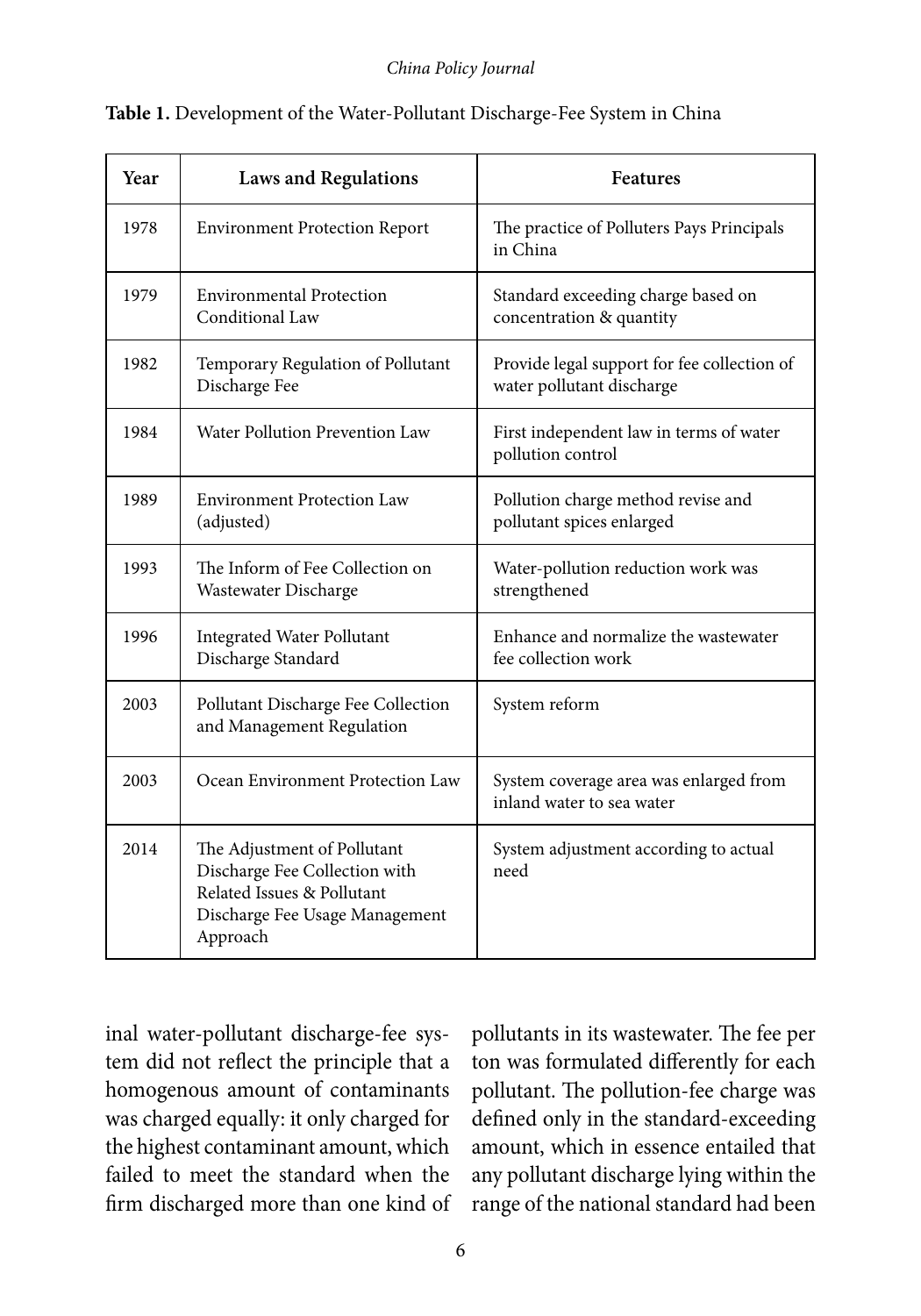legally permitted. And, the penalty fare was doubled for behaviors that went beyond the temporary regulation.

The water-pollutant dischargefee system practiced a serious attempt to address pollution problems through an empirical application suiting the boost of firms, thus the fee standard was revised in 2003. This reform was a rational innovation. The fee-collection principle was changed from one based on excessive charge to one based on the discharged equivalent of water-pollutant. Once a pollutant was discharged into a water body, a pollution fee was charged, instead of restricting the discharge to a standard. The fee standard was set at 0.7 RMB per pollutant equivalent and the penalty fare was doubled for pollutants that failed to meet the standard. Moreover, enterprises that suffered economic loss could apply for half to full pollution-fee exemption.

Current water-pollutant-fee standard is defined according to the 2014 *Adjustment of Pollutant Discharge Fee Collection and Related Issue*. It declared an increase in the water-pollutant discharge-fee standard from 0.7 RMB to 1.4 RMB per equivalent. Within each discharging point, toxic pollutants and heavy metals should be added to the calculation. Other pollutants need to be sorted according to their concentration from the highest to the lowest, whereby the total fee charge should include no more than three types of pollutants. In addition, local governments are allowed to adjust the fee standard according to regional conditions. For pollution-control areas, heavily polluted areas, and

economically powerful areas, standards are allowed to be set higher than the national level. The fee level dropped from 1982 to 2003 and doubled in 2014. As the half-full pollution-fee exemption is banned in the adjustment of 2014, the water-pollutant discharge fee notably increased and sped up the external environmental cost, as well as the cost within the fee system. The obstinate concept of "if you pay more you can discharge more" should be precluded. The  $11<sup>th</sup>$  five-year plan set the target at "reducing 10% of the total pollutants," thus making it necessary to monitor enterprises to limit the total pollutant discharge amount. A critical penalty on standard-exceeding discharge would assure the system's operation and water-resource sustainability, theoretically limiting wastewater discharge to the largest extent.

## **1.2.2. The Fee Structure**

The evolution of the water-pollutant discharge-fee system is also reflected in the fee structure. In 1974, wastewater was defined partially by an industrial waste-discharge standard. In 1982, the temporary regulation claimed that those discharging more than two pollutant types in wastewater should be charged by the highest one. The single-factor charge principle based on a standard-exceeding amount determined the water-pollution discharge fee. Enterprises from different areas adopted the same wastewater-discharge standard, though certain factors such as difference in economic development level, pollution transfer (even within same river-basin area), and water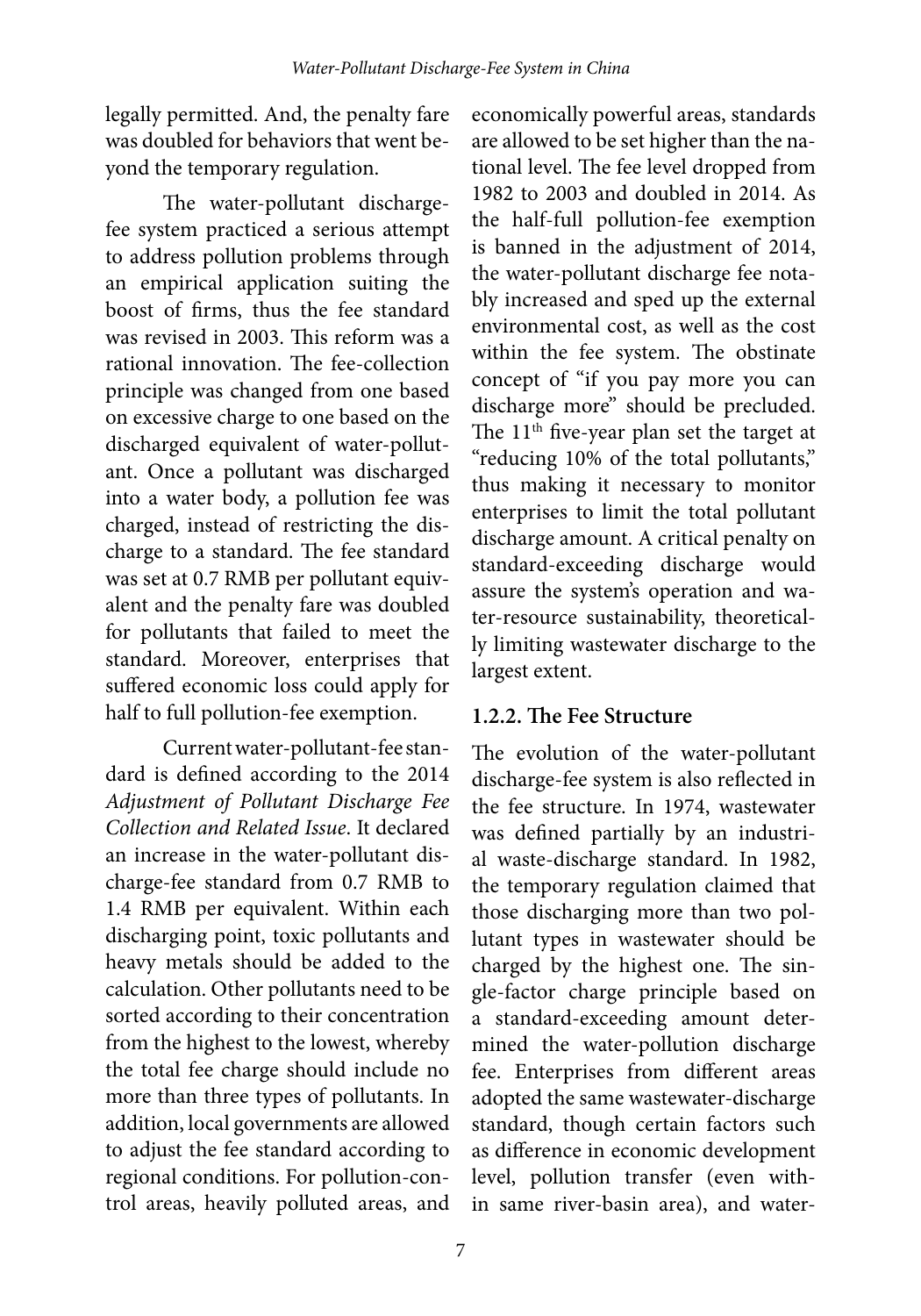resource capacity and function were taken into account but would lead to different results. Any production plant's marginal cost of pollution control monotonically decreased the function of the pollution-emission quantity, so that the larger the pollution emission, the lower the marginal cost (Hou 2008).

According to the 2003 regulation, different levels of the water-pollutant discharge fee were defined as pollutant discharge fee plus pollutant standard-exceeding charge. The pollutant discharge fee was reformed to cover both the standard-meeting and standard-exceeding parts. The latter was doubled for excessive pollutant concentration. Until 2014, the block-rate pollutant structural change was designed for different situations (Xu 2014). The revision of the fee structure was partially tested in certain provinces and cities. The block-rate pollutant charge was first conducted in Tianjin. The pollutant fee increased to 7.5 RMB on COD and 9.5 RMB on ammonium and nitrogen: a tenfold increase compared to the previous standard. Which indicated that the smaller the amount of wastewater, the lower the fee. A differential charge standard was set in Tianjin in the *Inform of Block-Rate Based Pollutant Discharge Fee Standard Adjustment*, which regulated that pollutant discharge concentrations of 90%–100% should be charged according to a general standard, wastewater concentrations of 80%–90% should be charged by multiplying the discharge amount by 90%, concentrations of 70%–80% should multiply the fee by 80%, concentrations of 60%–70% should multiply the fee by

70%, and concentrations of 50%–60% should multiply the fee by 60%, while concentrations under 50% should be charged less than 50%. The different stages fit for different wastewater-discharging scales on firms' production abilities, which was quickly imitated and spread to other industrially developed provinces.

The other fee-structure improvement was conducted in ShanXi province, where the wastewater discharge fee increased to 1.4 RMB per pollutant equivalent. In addition, pollution concentration exceeded the national and provincial limits, or amounts exceeding the aggregate value would be double charged. If both of the conditions had been met, the fee would be tripled. Furthermore, the water-pollutant discharge-fee structure was set up based on different industries. Fees for the petrochemical, packaging, and printing industries were increased to 1.8 RMB per pollutant equivalent. The water-pollutant fee was graded by charging for every 10% for concentration percentages from 50% to 100%, while still halved for water-pollutant concentrations below 50%. Provinces with similar economic structures implemented this type of block-charge policy with adjustments concerning their regional natural resource capacity and developing mode.

The pollutant standard-exceeding charge is calculated for the following situations: the pollutant category is restricted by national regulations and regional laws, the total amount of water pollutant exceeds the upper limits, and the production equipment or the prod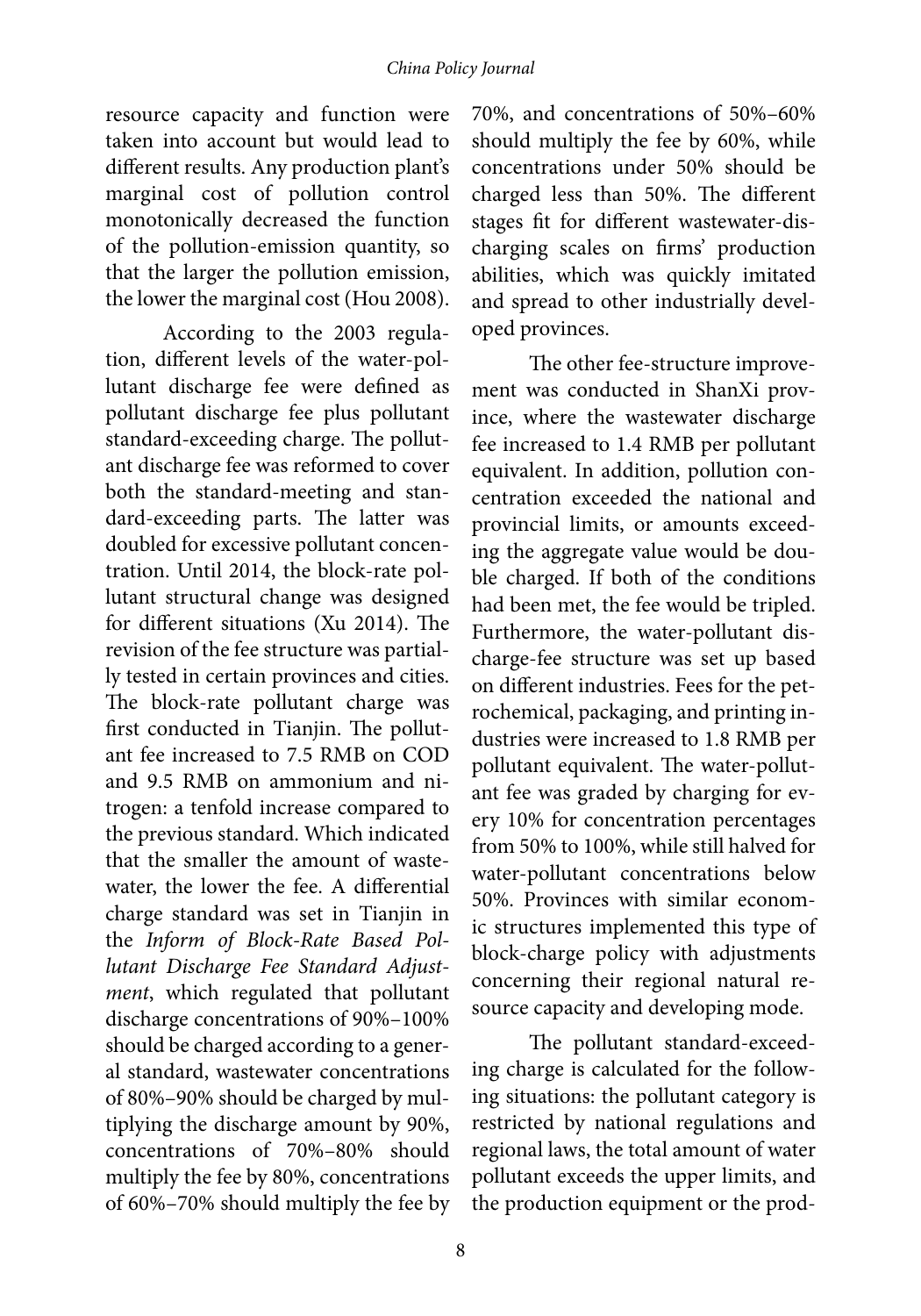ucts are listed in the 2011 *Industrial Structure Adjustment Guide*. If the pollutant's discharge behavior falls under one of these situations, the penalty fee is charged once; while if it falls under two situations, the penalty is doubled; or meets all situations, the penalty go up to thrice. Moreover, to strengthen water-pollution control, the penalty fare is defined in terms 73 and 74 of the water pollution prevention law (2008): the irregular use of wastewater-treatment facilities and the demolition and idling of pollutant-treatment equipment should be charged by the upper level of the executive authority with a penalty fare of one to three times the water-pollutant discharge fee, while the national or regional standard-exceeding discharge over the total quantity-control indicators are charged with a fare of two to five times the discharge fee.

The flexible fee structure not only affects the industrial structure, but also guides the spacial distribution of enterprises avoiding environmental sensitive areas and gives preference to water-resource abundant and low development-difficulty areas, which has further practical implications from the perspective of development and management.

## **1.2.3. Pollutant Factors**

With industrial development, the water-pollutant discharge-fee system was broadened by expanding the range of pollutant factors. The *Temporary Regulation of Pollutant Discharge Fee* set the standard for wastewater, waste gasses and solids, among which 20 types of water pollutants are clearly defined. In 1991, the list was extended to 29 types due to an increase in known facts about pollution. With further promotion of the water-pollutant discharge-fee system till 1993, the water-pollution fee was deepened from the content and the range. In 2003, the pollutant types were redefined and extended to 65, covering most of the water contaminants, of which 36 types were newly added, including heavy metals, radioactive materials, biochemical pollutants, etc. The fee standard changed from being single-factor dominant to being multi-factor based.

# **1.2.4. The Fee Collection Range**

Environmental deterioration had been exacerbated since the 10<sup>th</sup> five-year plan, for prioritized achieving economic growth. Increasing transferrable or illegal point-source and nonpoint-source pollution resulted in compromised sanitation condition. In 1982, the fee system was limited to private and collective firms and units. However, supplydriven and conventional exploitation stretched the gap between water demand and the supply. It deviated from the original objective to control all wastewater discharged into water bodies, to cover and regulate any newly added pollution source within the system. Thus, the pollution fee was redefined in the *Pollutant Discharge Fee Collection and Management Regulation* of 2003, which was extended to include to all polluters, including plants, units, individuals from the industrial field, and commercial householders.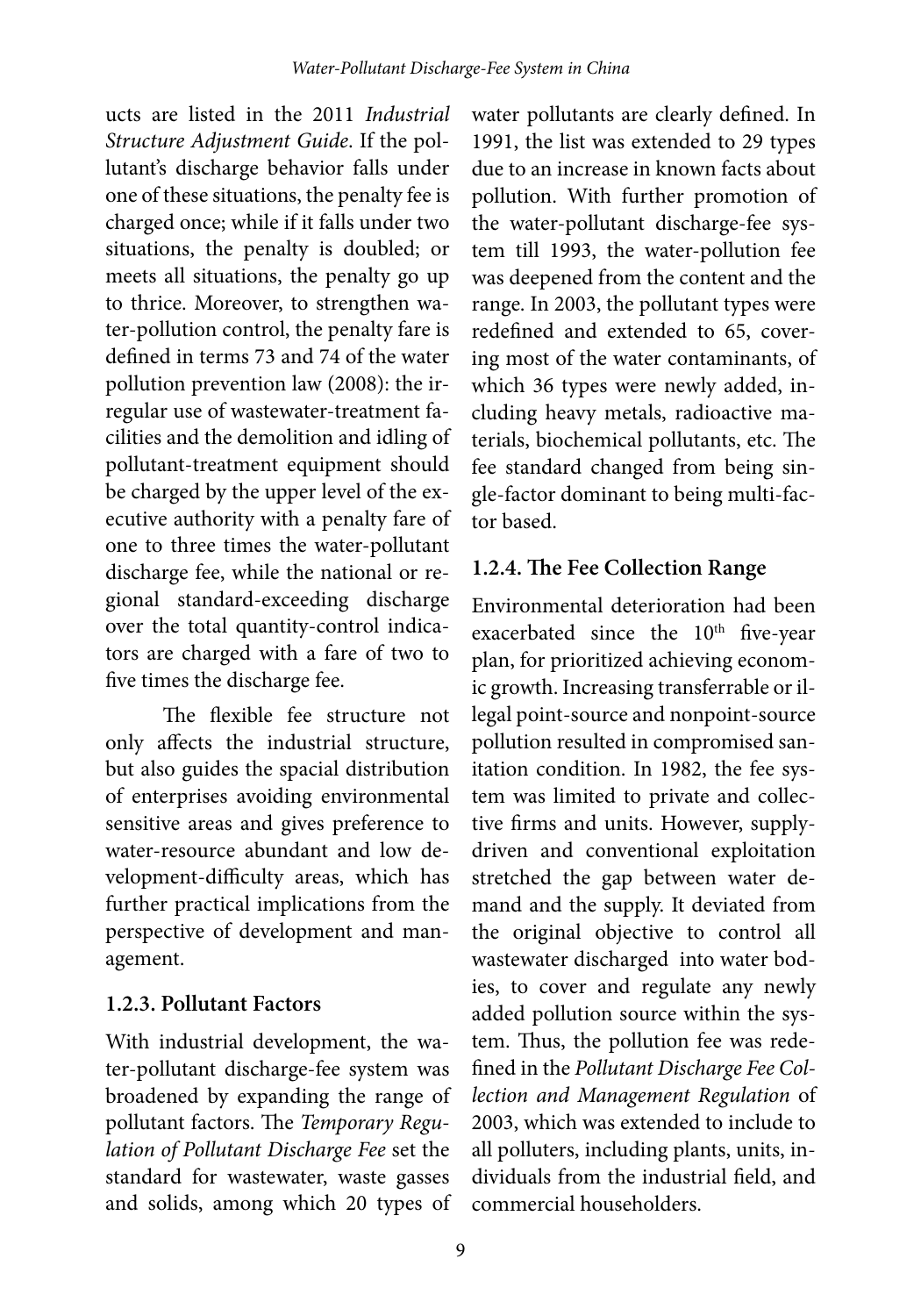#### **1.2.5. Calculation Method**

The calculation method was reformed from being based on pollution concentration and quantity to being pollution-equivalent based in a more systematic and rational way. In 1982, the water-pollutant discharge fee was calculated by the pollutant-exceeding quantity, which was specific coefficient times the highest exceeding tons. In 2003, the pollution fee was calculated by the pollutant equivalent instead of the pollutant quantity, equaling 0.7 RMB times the largest three pollutant equivalents (the pollutant equivalent is the water-pollutant amount divided by the specific pollutant's equivalent value) plus the doubled penalty fare. The 2014 adjustment increased the equation coefficient from 0.7 RMB to 1.4 RMB and then introduced the block-rate charge. The fee calculated from the equation would times the degree it belongs to. Though the reformed calculation method accounting for regional economic level, characteristics of local industrial pollution, even the environmental cost, it was still far from stimulating emission reduction. Then as balancing inflation, regional standards required to set the fee at 2.46 RMB per pollutant equivalent, based on the consumer price index (Wang et al. 2014).

# **2. Implementation and Related Issues**

# *2.1. Process Underlying the Water-Pollutant Discharge-Fee System*

ver three decades of implementation, the water-pollutant discharge fee was enlarged from being collected centrally to being collected at the county level. This was implemented through institutional routines and developed in accordance with different phenomena, such as the transition from a standard-fee charge to a multiple-factors combined charge and more stringent regional standards than the unified regulation. Every step of the policy improvement formed an attempt to motivate enterprises and polluters to reduce pollution. The fee-collection process conducted through an apply– verify mechanism: the water-pollutant discharge unit applies for the total amount of discharged wastewater first, and then the environmental protection agencies verifed the quantity, thereby considering the plant's actual production scale and basing their calculation on the material balance principle. Only if the water-pollutant discharge got permitted can polluters discharge the wastewater legally. After the contaminating behavior, polluters would be charged the water-pollutant discharge fee. The organizational process of apply–verify policy is comparatively complex and several problems and failures appeared during its limited implementation. Currently, the system has been incorporated into the pollutant emission-permit system.

### *2.2. Problems in System Implementation*

## **2.2.1. Low Charging Standard and Weak Enforcement**

Water-pollutant discharge-fee system has been adopted as an economic-incentive approach to controlling pol-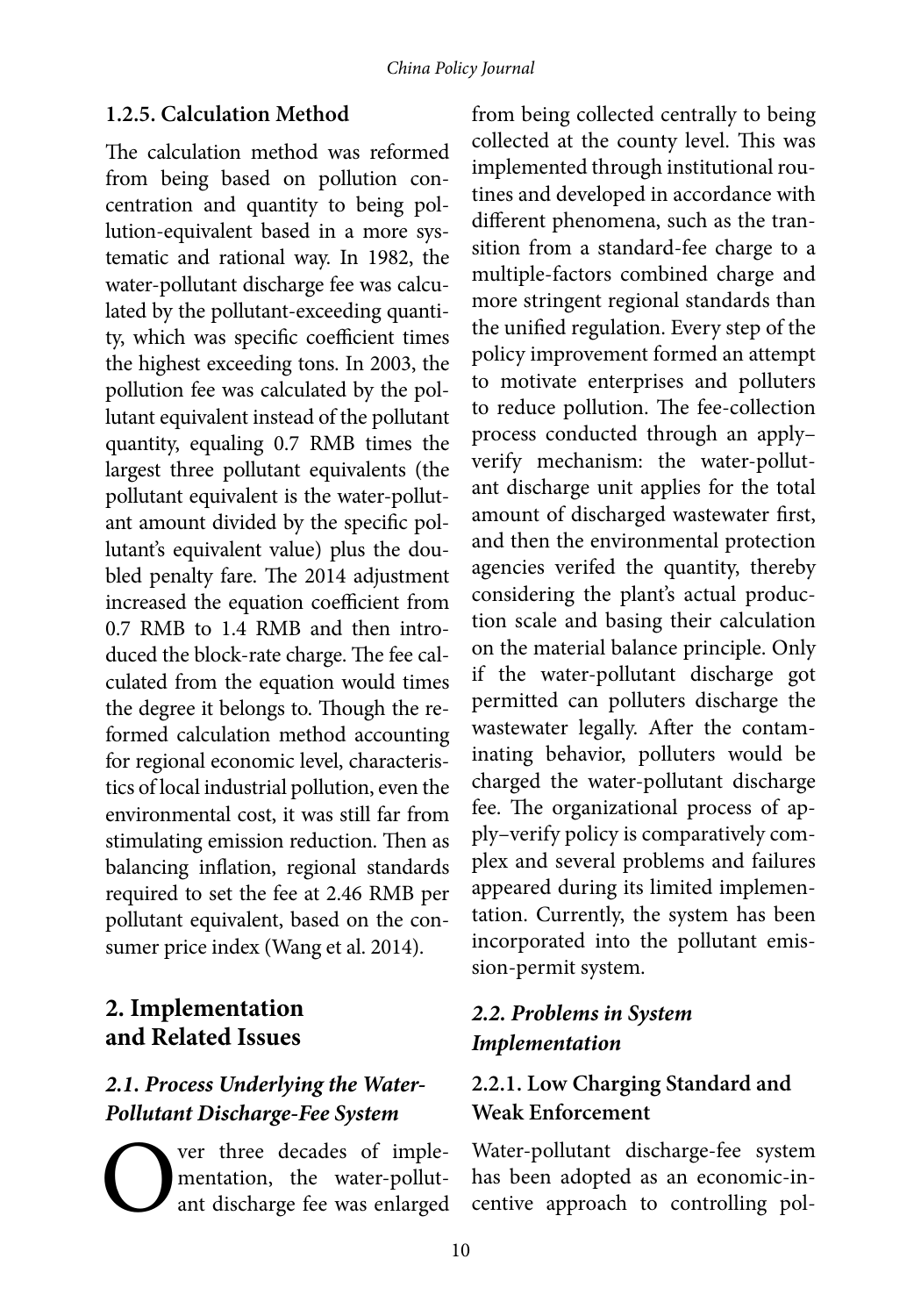lution in a cost-effective way, there is widespread debate on whether the economic-incentive approach is more suitable than a command-and-control policy in developing countries (Barde 1994; Blackman and Harrington 2000; Panaiotov 1994; Motta, Huber, and Ruitenbeek 1999; Wolverton and West 2005). The advantages and disadvantages of such an approach have been analyzed in various situations. Bell and Russel (2002) indicate that developing countries do not possess the conditions for the implementation of market-based strategies. While constructive efforts are made to practice the fee system in China to control water pollution, even its stimulating effects are not that obvious and there exists deviation from the policy's main purpose. Especially, the fee design impedes enterprises from reducing emissions: theoretically, the optimal charge level should be set at the point at which the marginal control cost equals the average marginal loss. If the pollutant-fee standard is higher than enterprises' cost on pollutant reduction, the profit would drive enterprises to pursue technological innovation and device upgrades for emission reduction, or simply to choose to pay for pollutant emission rather than investing in pollution control, so that the incentives of the water-pollutant discharge-fee system would ultimately become ineffective. As difficult to define each pollutant's marginal loss, the average cost on pollutant control has been adopted under technical assistance from World Bank's research of The Design and Implementation of Pollution Discharge Fee in China in 1994, instead of calculating pollutants' marginal treatment

fee. Consequently, the cost of illegal discharge is lower than that of abiding by the law, which leads to the strange phenomenon of active contaminating payment versus passive improvement measures on pollution reduction.

#### **2.2.2. Low Efficiency**

The process of collecting the pollutant discharge-fee met great resistance in its initial steps and significant percentages of enterprises eager to obtain higher profits consequently ignored environmental pollution, with some even refusing to pay the pollution fee, though investing in the visible short-term benefit program. Local environmental protection bureaus are understaffed, underequipped, and underpaid, thereby generating a poor system-implementation condition. The implementation of bank transfers appeared as a milestone in normalizing the pollution discharge-fee collection. As disputes between dischargers and executors mostly occur in the disconnection and noncompliance operation of the apply– verify procedure, false and concealed reports, lax law enforcement, and negotiated charges are common. Additionally, regulators set a single fee that was applied to all plants, with no regard for different levels of environmental tolerance or the demand of the regional-development function. In principle, the system not only lacks flexibility but also obstructs polluters' adoption of abatement technologies. Furthermore, technical support is rarely mentioned and grossly limited in the system's implementation. Disconnections within the water-pollutant discharge-fee system, including discharger registration,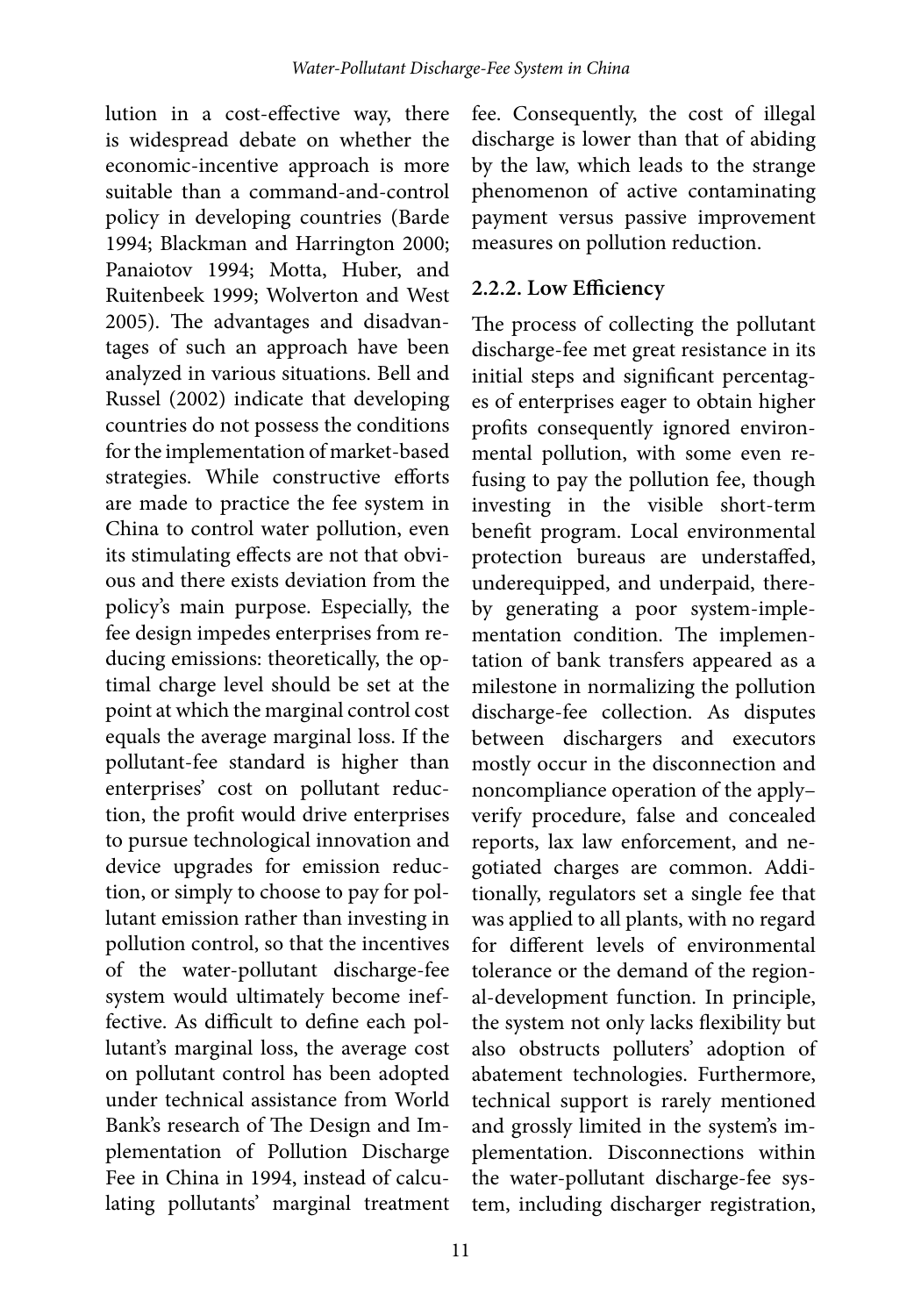establishment of a pollution information-management system, pollutant measurement, pollution-loads calculation, monitor-receiving water bodies, and so forth directly lower the regional environmental authorities' efficiency and weaken the system's influence and power.

#### **2.2.3. Revenue Issue**

The water-pollutant discharge-fee system generates revenue and should be earmarked for environmental expenditures rather than for departmental expenditures. The water-pollution discharge fee is collected by local environmental authorities. The 2003 pollution discharge-fee-management regulation stipulates that it is to be used as a specific environmental protection fund, covering the major pollution-source-control program, the regional pollution-prevention program, the new technology-application program, and other pollution-control programs. In theory, local environmental protection bureaus only act as fee-collection units, of which the management fee should not be included in the pollution-discharge fee, though departments' management funding is in fact heavily reliant on the pollution-discharge fee. The connection between revenue and expenditure reflects the contradiction in the design of the fee system's mechanism. In this collection mode and in view of departmental interests, it is not strange that local environmental-protection departments are unwilling to control pollution for the purpose of obtaining more revenue. Therefore, the actual amount of the water-pollutant discharge fee is

embezzled and detained for other purposes. A fairly large amount of the pollutant fee falls outside of supervision, as the financial department is unable to acquire accurate information on the fee situation, which directly slows down the fee system's development and lowers the efficiency of pollutant control.

# **3. Effectiveness of the Water-Pollutant Discharge-Fee System**

#### *3.1. System Performance*

Internative the pollution discussed the pollution discussed and developing countries worldwide. This charge-fee program has been applied in both developed and developing countries worldwide. This market-based strategy achieved results on air, water, and solids pollution control in different degrees. In France and the Netherlands, the effluent charge is designed to raise revenue for water-pollution-control funding, ultimately achieving improvements in water quality (Tietenberg 1990). Wastewater dischargers in Germany are regulated to meet the minimum pollutant standard and pay for half of the standard-exceeding amount, while the related effluent charge is calculated per pollution unit and increased to control water pollution in the short term (Zhang and Xiong 2012). The practice in European countries explored and developed an independent and mature pollution-management approach involving a legal framework, a political mechanism, organization corporation, revenue supervision (Xiao 2003; Zhou 2006), which achieved significant results in water-pollution reduction. The mar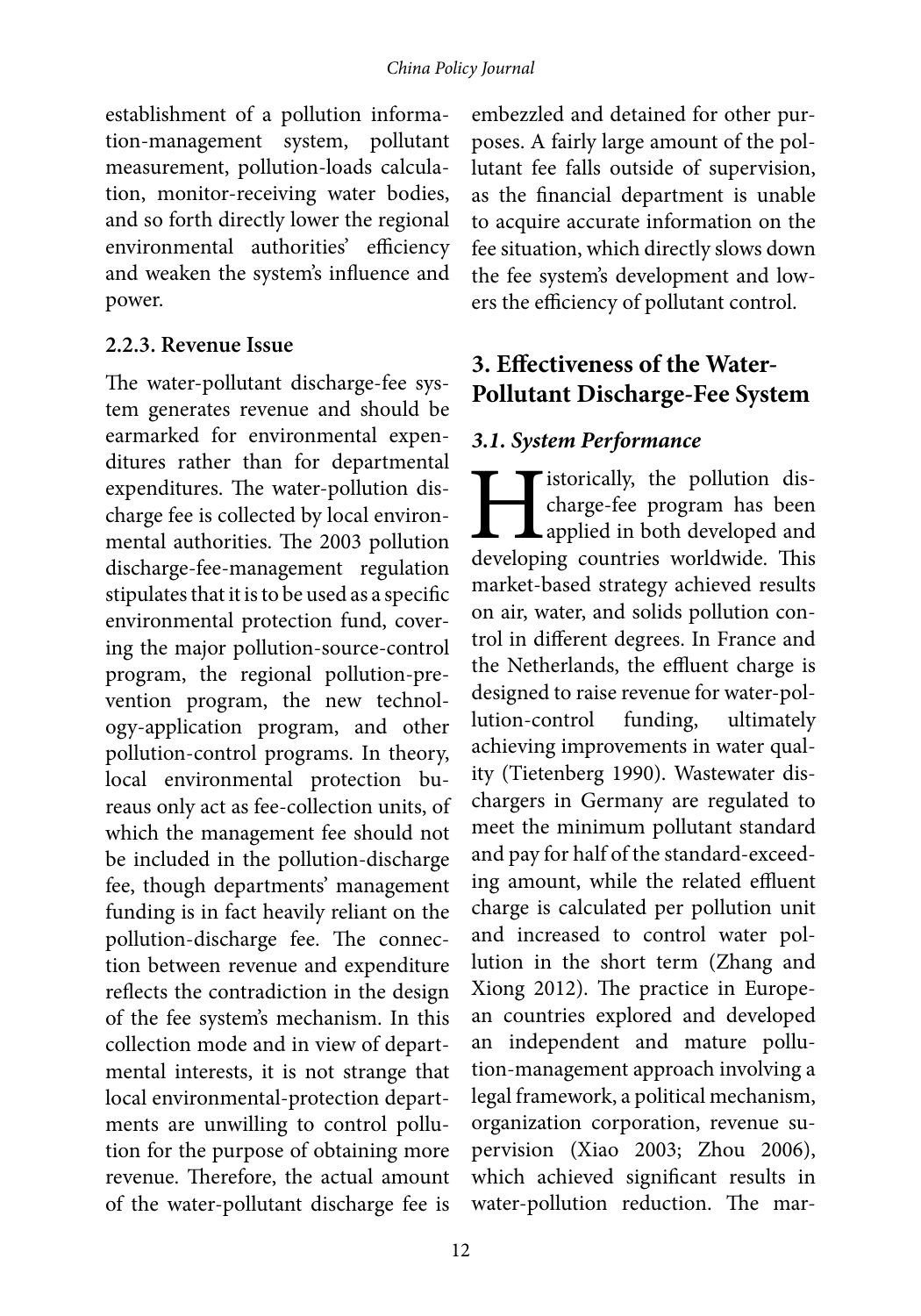ket-based instrument is an incentive by which to correct environmental externality and its implementation needs to be combined with related policies. The diversity of water resources in America determined the different states' water policies. Empirical study support that water-pollution regulations had significant effects on firms' production in water-polluting industries (Chakraborti 2016; Chakraborti and McConnell 2012; Rassier and Earnhart 2015; Shimshack and Ward 2008). The water policy and water quality mutually influence each other and a reverse effect has been observed in that the decline of water quality stimulates the stringency of the permitted discharge level, leading plants to consequently reduce their pollution emissions (Chakraborti 2016). Significant results in water-pollution control were achieved in developed countries that rely on well-defined property rights. The comments summarized that using market instruments and prices as the primary instruments to control pollution in developing countries is fragmented, due to the fact that the range of political, institutional, and administrative rules, practices, and processes is powerless in handling market-based strategies. In India, water governance is a challenge at almost all scales, whereby the states' limited power not only weakens their capacity to solve transboundary water issues but also makes them powerless in the field of domestic water use and pollution (Chokkakula 2012). Evidence in Malaysia suggests the financial condition limits the investment in technical-abatement measures for water-pollution control in the sewage

system, and that the lack of cooperation between governments and plants impedes water-quality improvement (Muyibi, Ambali, and Eissa 2008).

Water and its derivative functions serve economic users, so that adopting a market instrument by which to guide water allocation and pollution issues is theoretically considered as a cost-effective approach. Therefore, the market paradigm was introduced and promoted in developed and transitioning countries, including China. To assess the market's power on water governance in China, several questions have been addressed: How successful is the water-pollutant discharge-fee system in controlling water pollution? Which factors are responsible for its success? With regard to the first question, increasing empirical evidence demonstrates that the combination of the fee system and water-pollution regulations reduces pollution-intensive activity (Chen et al. 2018; Yuan, Jiang, and Bi 2010). Additionally, the collection of water-pollution discharge fees directly revealed the system's degree of enforcement, which could be one of the main factors by which to assess its effectiveness. The national grand total pollution-fee amount from 1992 to 2014 is 237.59 billion RMB. The adjustment of the fee system in 2003 can be seen as a turning point: the growth rate of the pollutant discharge fee was below 10% until 2003, after which it doubled to reach its first peak at 17.68 billion RMB in 2008. It subsequently fluctuated due to the decreasing number of enterprises during the financial crisis. The total of the discharge-fee collection corre-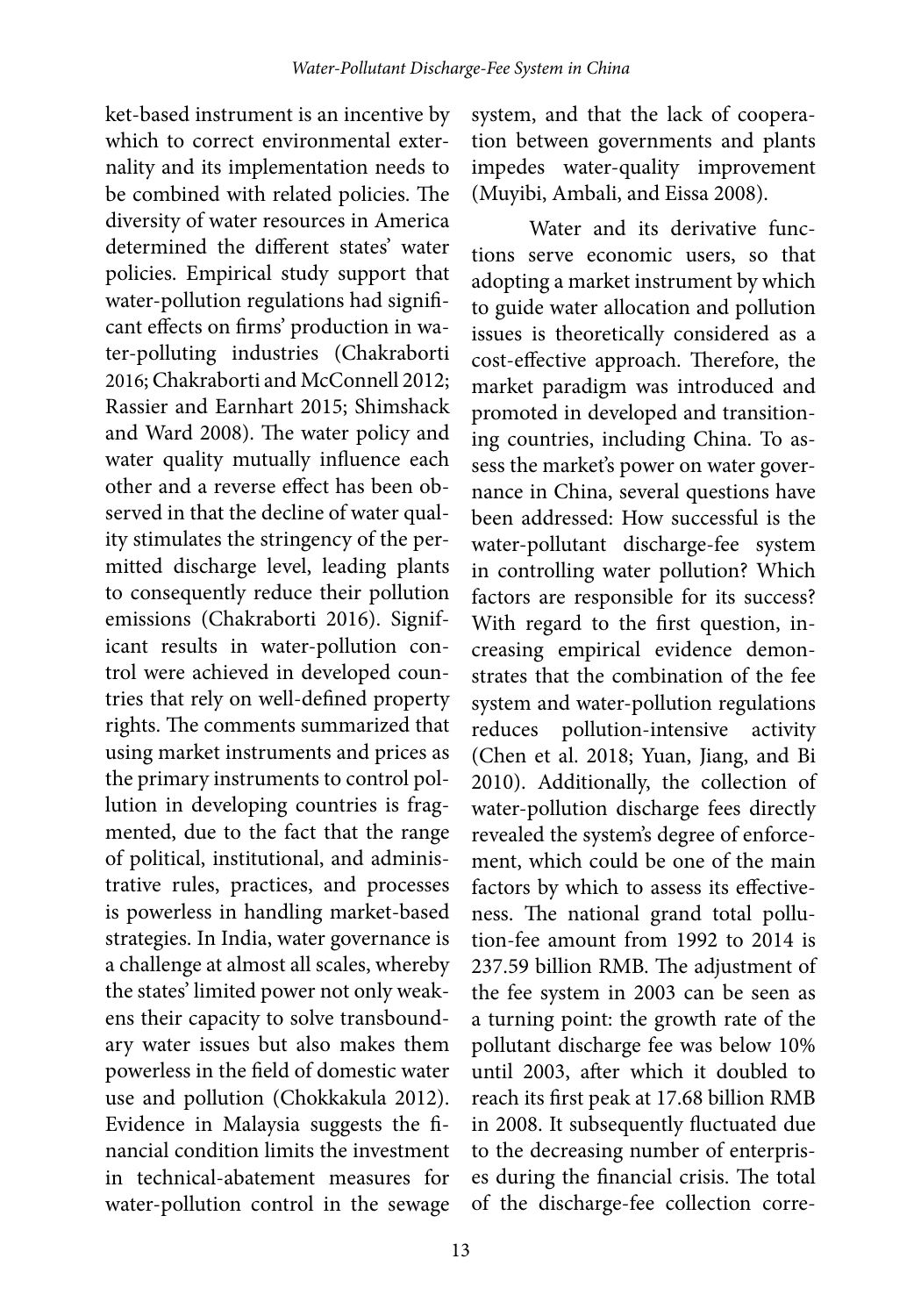*China Policy Journal*



**Figure 1.** Total pollutant discharge-fee collection in China (Source: *China Statistical Year Book*)

sponds to the country's economic development and transition in industrial structure. With gradual economic recovery, the revenue increased to reach another peak at 20.48 billion RMB in 2013 (Figure 1).

Data on the water-pollutant discharge fee collected within the total pollution fee reveals more information (Figure 2). Before 2003, the water-pollutant discharge-fee revenue increased at a stable rate, as it is collected under the single-factor charging principle and not many types of pollutants are defined in the standard. The promulgation of the 2003 regulation completely altered the collection and the revenues from the fee increased to three times higher than ever before, reaching their peak in 2007. Economic factors can lead enterprises' productivity to drop, as well as the wastewater-discharge amount and the fee. In general, the water-pollutant-discharge revenue is doubled after the pollutant's equivalent charge,

but with more exposed the revenue issues. As shown, the water-pollutant fee accounted for over 50% of the total pollutant-discharge fee. Theoretically, the actual water-pollutant fee amount should lie far from the total pollution fee amount. However, neither the water-pollutant discharge fee nor the total pollution fee was fully collected. Regulations do help to promote fee collection, but implementation without supervision contributes to the fee breach and absence of revenue management.

#### *3.2. Assessment on Pollution Control*

The results of the water-pollutant discharge-fee system are demonstrated by pollution control. Before the system was implemented, the wastewater-discharge amount increased rapidly without charge. The situation was curbed and further deterioration was avoided since with promulgation of the temporary regulation. Subsequently, the wastewater discharge surged in line with the boost in economic growth,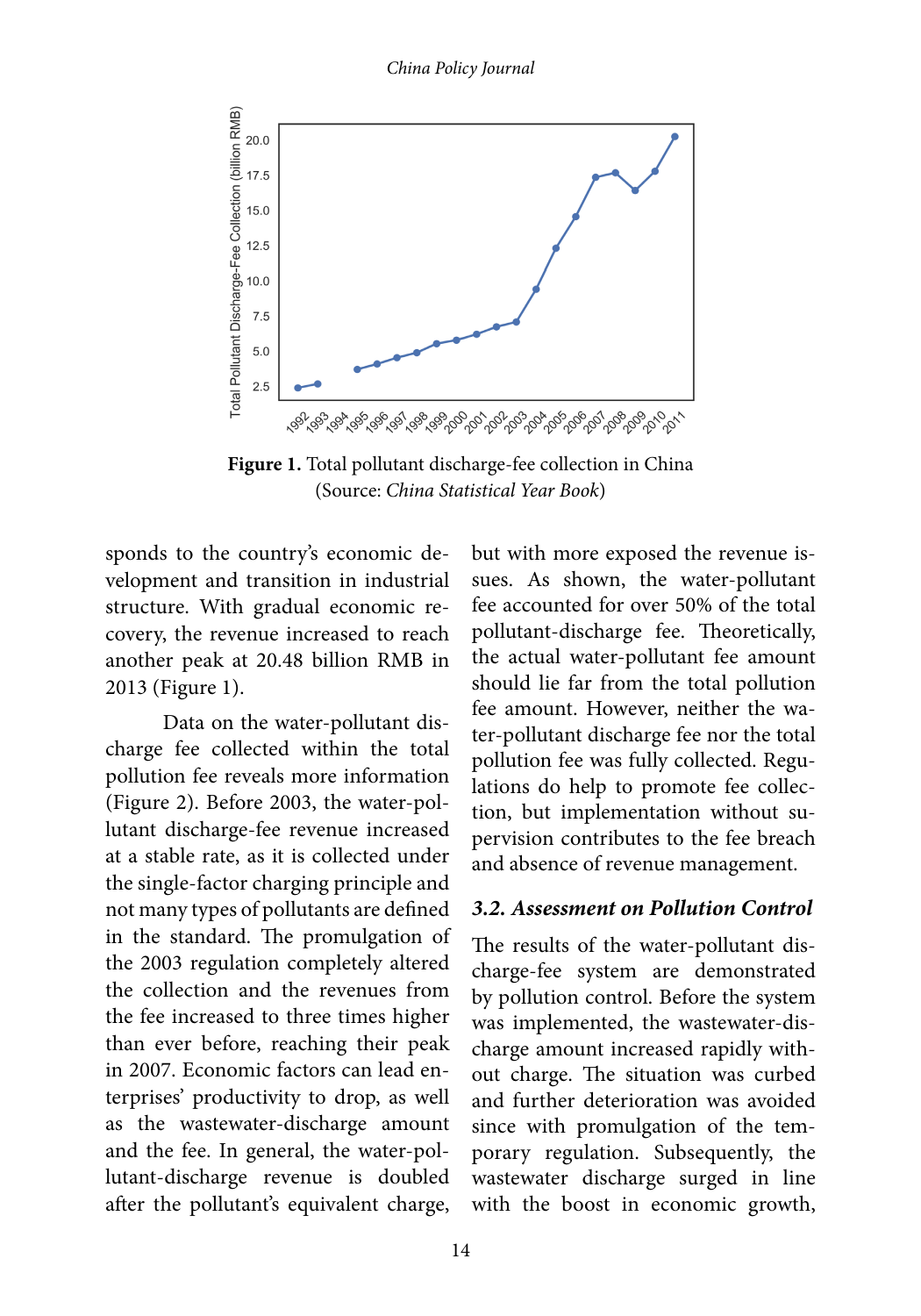

**Figure 2.** Water-pollutant discharge-fee collection in China (Source: *China Statistical Year Book*)

increasing from 1988 to 1994. The pollution amount was jumped from 1995 to 2001. Apparently, the approval of the 2003 regulation retarded the increasing rate of pollution, after which the total amount of water pollutant continued to grow, but comparatively more gently from 2006 to 2013, when the rate dropped from 8.7% to 2.3%. During the 10 years of rapid industrial development, the total wastewater discharge was not doubled but did maintain an increasing rate (Figure 3).

Pollutants such as COD and ammoniacal nitrogen within wastewater can explain water quality in detail (Figure 4). The fee system operated effectively since its reform. With slight fluctuations, the amount of COD was stable in 2008, at 13.2 million tons, after which it increased sharply from 2011 to 2014 to almost double than ever before. While the amounts of ammonium and nitrogen appeared quite stable until 2010, they doubled in 2011 at 2.604

million tons and then decreased in the following three years to 2.385 million tons. The concentrations of ammonium and nitrogen were more clearly controlled than the COD concentration during the period of rapid economic growth. Though the water quality cannot be fully determined by the levels of COD, ammonium, and nitrogen, the fee system's stimulation of pollutant reduction still contributes to the gradual improvement of water quality, though not as obviously as expected.

Water quality is also assessed from a macro perspective in seven major river basins nationwide (Figure 5). The percentage of surface water with good quality and less contamination (levels I–III) sharply declined in 2001. The amount of healthy river bodies almost equals that of contaminated rivers. The fact that the amount of healthy and unhealthy rivers increased at the same speed illustrates that the effect of the fee program was insufficiently effective in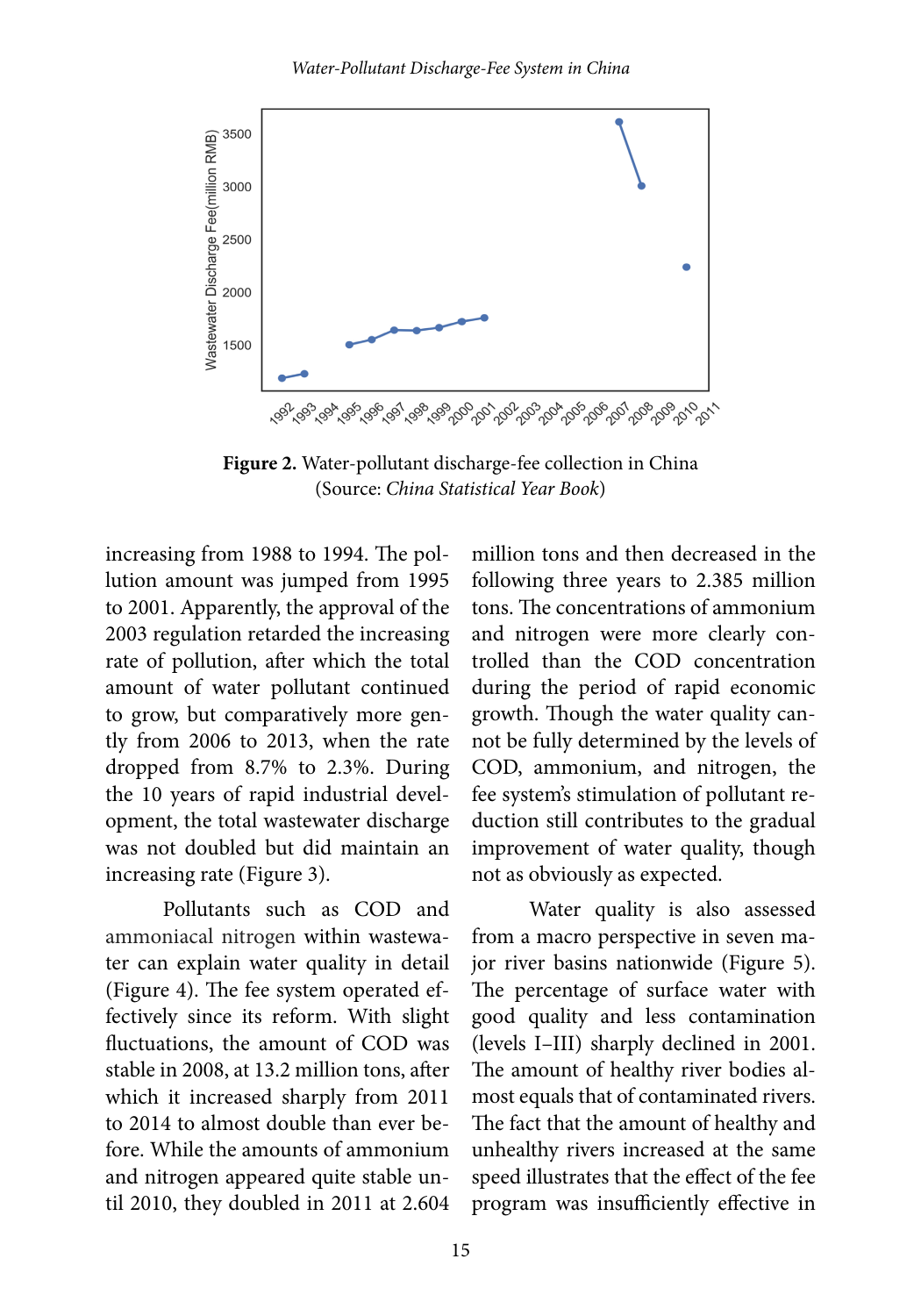*China Policy Journal*



**Figure 3.** Wastewater discharge in China (Source: *China Statistical Year Book*)



**Figure 4.** COD and ammoniacal nitrogen discharges in China (Source: *China Statistical Year Book*)

controlling pollution before the policy reform. The most contaminated rivers boost to occupy a large amount of all seven river systems at that time, but they were identified and their water quality was largely improved since 2003. The number of rivers with good water quality experienced sharp increases twice before 2014, during which time the rivers with the worst water quality (levels IV–

V) were controlled to achieve a decrease in contamination. The amount of river waters with the lowest quality levels still amounts to 30% of all river waters.

Pollution control has been assessed through water quality at both the micro and macro scales, and can also be interpreted from the perspective of industry structure. Within the rigid demand of economic development, the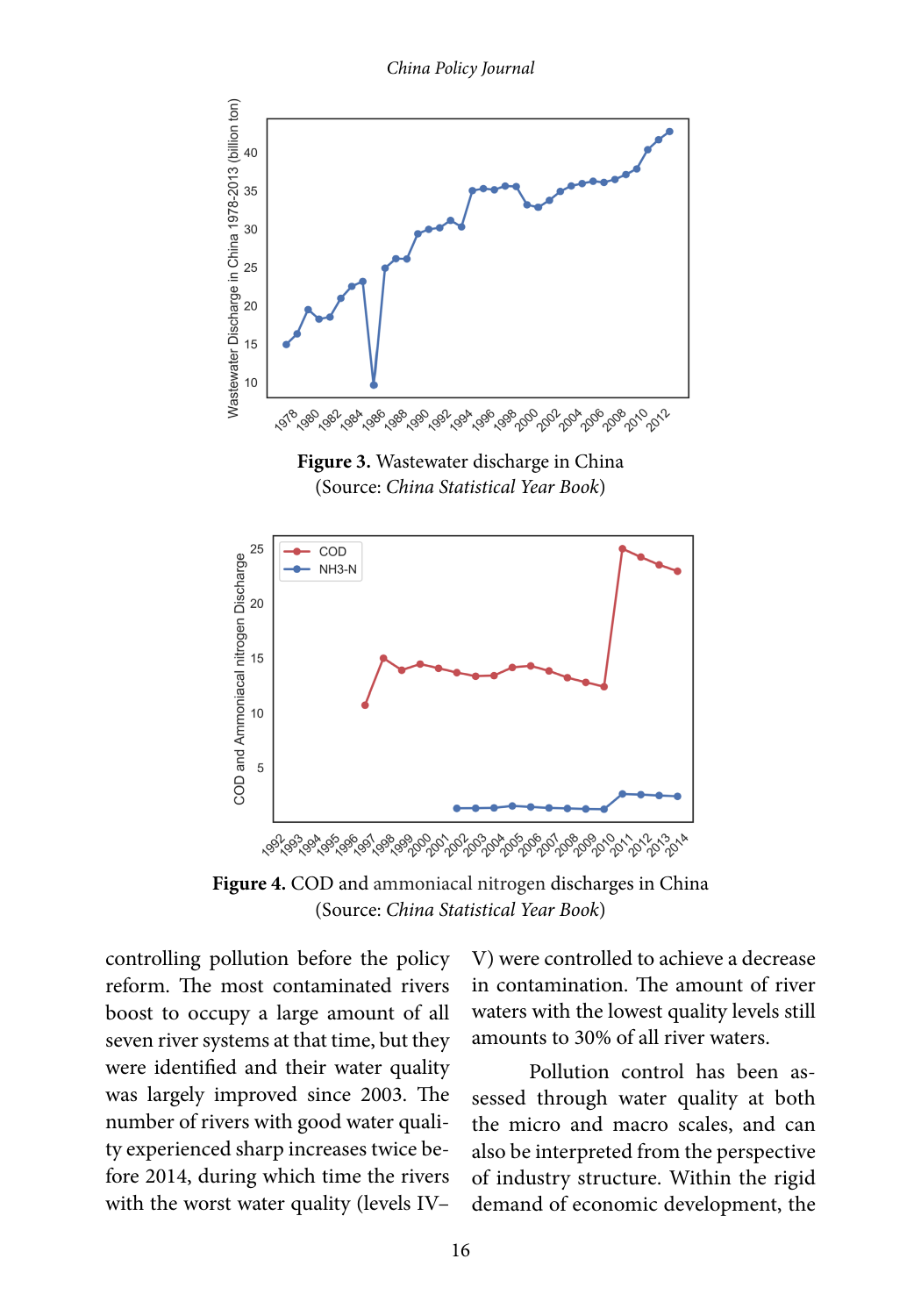

**Figure 5.** Surface water quality. (Sources: *China Statistical Year Book*, *China Environmental Statistical Bulletin*)

discharges of COD and ammoniacal nitrogen in industrial wastewater dropped by 48.8% and 36.1%, respectively, with a particularly strong decline after the 11<sup>th</sup> five-year plan. Additionally, the reuse rate of industrial water gradually increased. The average pollutant concentration in industrial wastewater continues to decline in accordance with the changing macro-pollution situation. The average COD concentration in industrial wastewater also appeared to decline (MEP 2015), though its levels are still far from those required by the water-environment function. More generally, the water quality in most areas does not meet the aquatic-environment standard. The water-pollutant discharge-fee system adopts an integrated approach and is emphasized throughout policies and legislation, planning and management, wastewater quantity and concentration, surface and underground water quality, and so forth. However, the pollution facts interpreted above illustrate the limitation in the implementation of the fee system, and the disconnections of range links within the system impede its efficiency. No direct evidence indicates improvements of integrated wastewater management.

# **4. Driving Forces of the Water-Pollutant Discharge-Fee System**

With regard to the second question, several factors relevant to the fee system require examination throughout the imquestion, several factors relevant to the fee system replementation environment. From the analysis above, the results obtained in the evaluation of the fee system show its deficiencies from a multi-scale perspective. For instance, regarding the management of the water-pollutant fee, polluters' behavioral regulation and administrative support are not fully realized. Regarding factors affected by the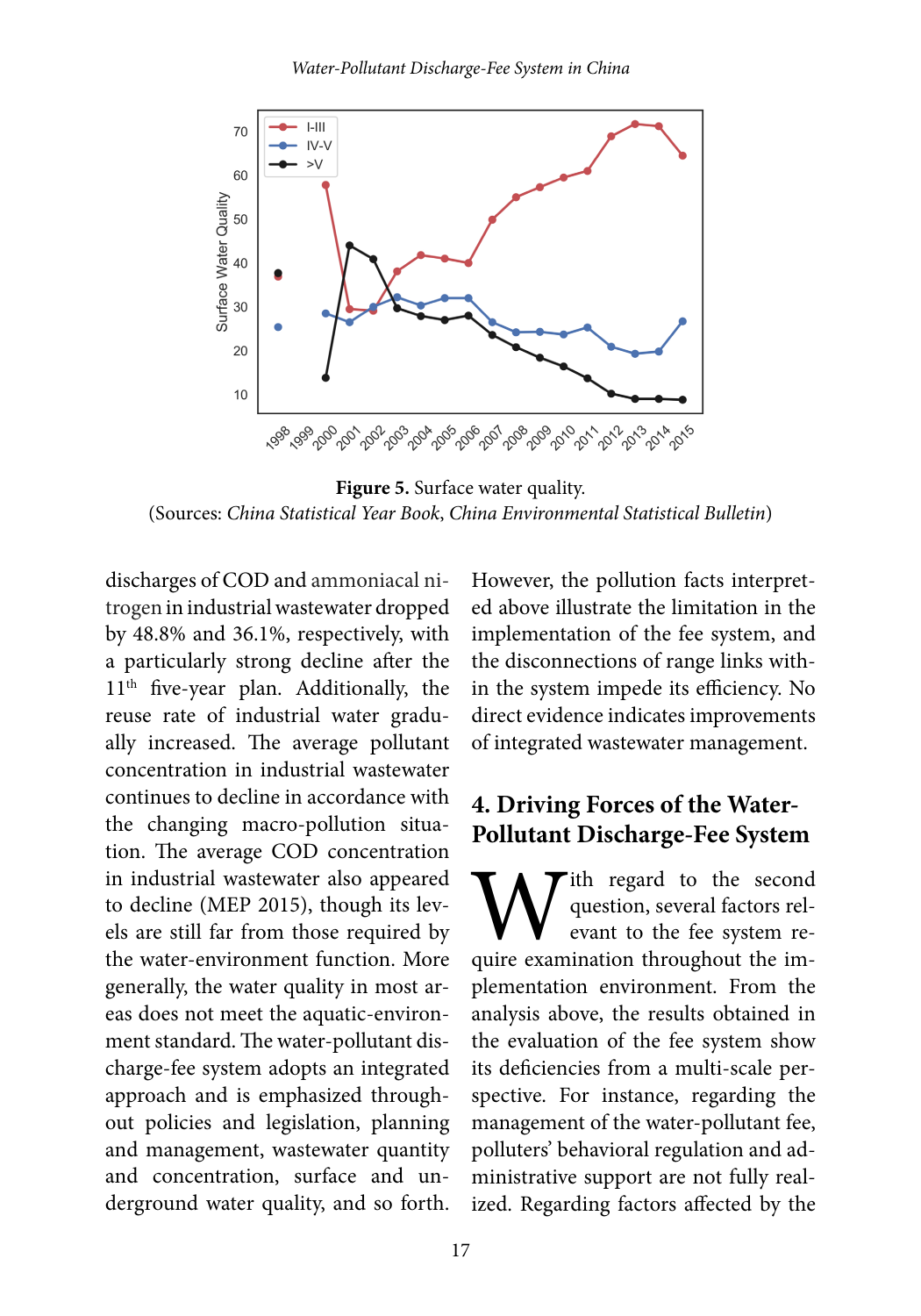effective enforcement of the system, it is essential to identify the strengths and weaknesses of the process. Though the water-pollutant discharge-fee system in China underwent reform and adjustment, several thorny issues appeared within the application process, such as differences in the total fee amount, which consequently led to the derivation of the policy goal. Each element is implemented based on the legal, administrative, socioeconomic, and political circumstances. As a linking procedure, the policy's implementation relies on executors to realize the policy target through explaining, propagating, testing, conducting, and supervising. Integrated management of water resources is required to enhance the system.

#### *4.1. External Factors*

#### **4.1.1. Social Factors**

The water-pollutant discharge-fee system is implemented to correct the market failure and guide water use and allocation. The main objective of the water-pollutant discharge-fee system is to protect water resources' capacity and productivity. Society provides the platform for the system's implementation. System-policy enforcement refers to the two main parties: the policy executor who represents the government's behavior (Yang and Wang 2013) and the water-pollutant dischargers, which include individuals, units, and plants. Most of the system's procedures are highly reliant on governmental officers. The water-pollutant fee-collection work is not only limited by understaffing, but also by the noncompliance operations and related individual be-

haviors of local officials. Therefore, different extent of pollutant-fee arrears such as pollutant-fee negotiation and relationship-fee collection, less payment are quite common. The national average fee-collection rate is only 50% and government interference is also detected in the policy-enforcement process. Local protection greatly contributes to increasing the pollution intensity (Jiang, Lin, and Lin 2014). Administrative interference under regional protection can be expected to generate more space and uncertainty in the policy's implementation, which is likely to lead to rent-seeking behavior within the system's operation. Reversely, pollution behavior also affects the system's efficiency and proper implementation. False consciousness of pollution and the idea of emission as "more payment, more discharge" are formed within the discharger group by the confused relationship between the system-enforcement authorities and dischargers' noncompliance operations. Certain phenomena such as false or concealed reports in pollutant-amount applications are sure to impact the collection of the full pollution-discharge fee amount. Simultaneously, the pursuit of economic growth, which was local governments' most important target and assessment index, significantly impeded the system's implementation.

Whether firms and plants actively pay for their pollution discharge is determined by their net profit. The implementation of the fee system may alter enterprises' production activities (Wu 2015) and increases production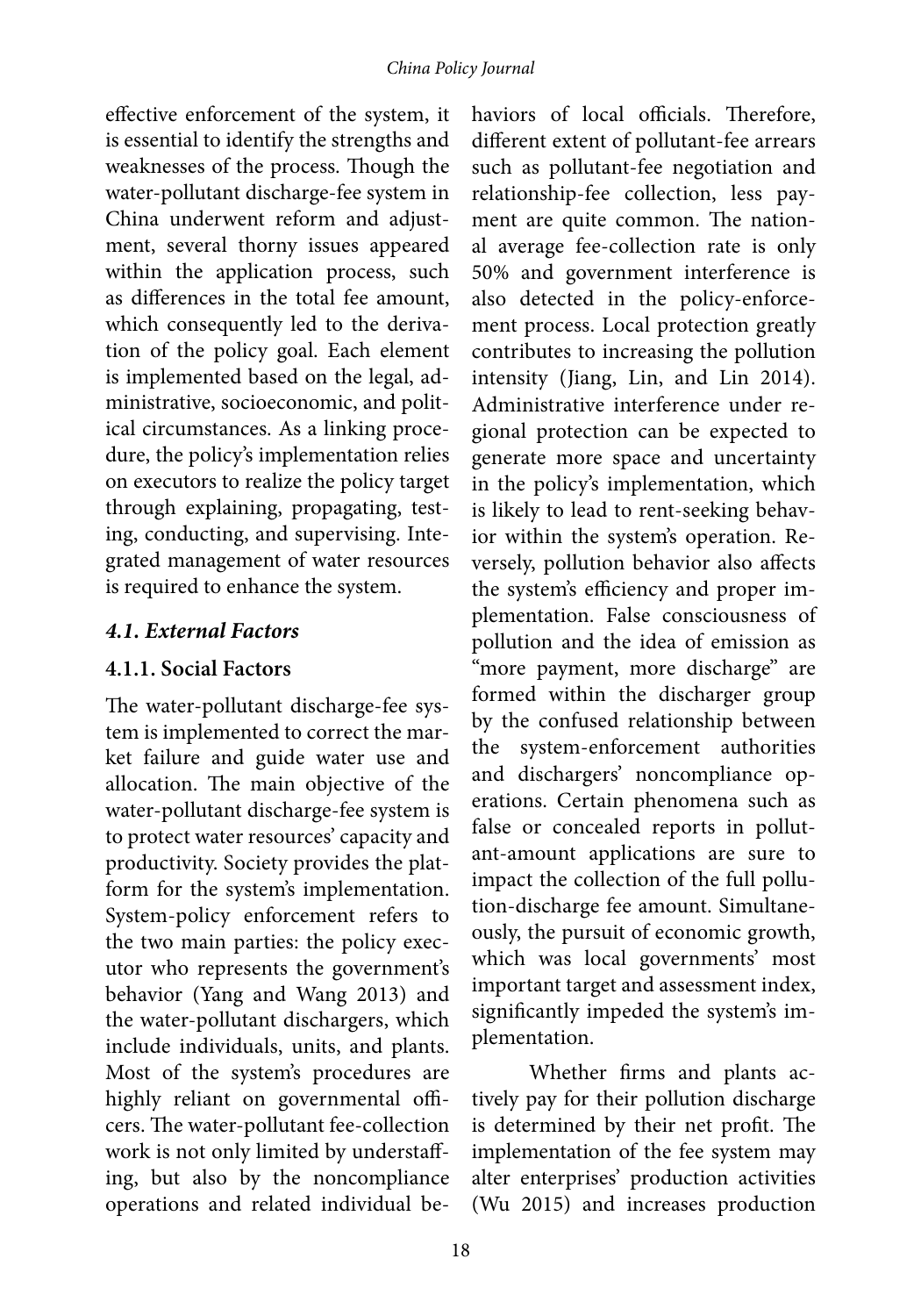costs, which subsequently reduces profit. Firms would choose the cheapest way to solve the pollution issue: either by discharging or adopting advanced technology. The fee system regulates the relationship between enterprises and the environment in order to offset the cost. Correspondingly, the decline in recorded dischargers since the system's reform in 2003 proves the stringency of the regulations and related standards. The declining number of enterprises versus the increasing wastewater-fee amount in the following decade implies an increase in the fee amount, which indirectly demonstrates that the standard also became more stringent, motivated by the aim of forcing enterprises to adopt abatement technology. Simultaneously, the severe environmental deterioration within that decade not only increased public concern about water-resource scarcity, but also strengthened the importance of the fee system's follow-up monitoring.

#### **4.1.2. Economic Factors**

As an economic incentive, the water-pollutant discharge-fee system could not be implemented independently without taking into account the macro-economic circumstances. The economic structure and its development drive the water-pollutant discharge-fee system, as revealed in the changing trend of the GDP (Figure 6). The GDP stably increased at the rate of 14.2% until its peak in 2007, after which it fluctuated, decreasing until 2014 during the economic recovery from the financial crisis, which correspondingly affected the water-pollutant discharge-fee sys-

tem. The relationship between the GDP and the water-pollutant discharge fee is demonstrated by the same though more obviously changing trend in the former. This means not only that the fee program is implemented at a specific scale, but also that it has a strong correlation to the macro policy and strategy.

### *4.2. Internal Factors*

### **4.2.1. Data Management**

The pollution fee is calculated based on monitoring data. There exists difficulty in obtaining data accuracy, even in the same river basin area, data monitored by different sectors with different methods do not match with each other. The water-pollutant discharge data are monitored by executors and/or the dischargers. From a governmental perspective, the data are rarely shared or combined with different data-monitoring methods, which makes it difficult to conduct further data analyses. Additionally, pollution data are also difficult to access, data sharing and transparency are low, and the coverage of the pollution monitoring system is limited, which intensifies the uncertainty and confusion. As the data for several pollution areas are absent, unified and comprehensive pollution-data management needs to be pursued to fill the gap.

## **4.2.2. Enforcement Transparency**

The procedures in the apply–verify process are complex and limit the system's full promotion, and the information asymmetry for executors constrains the development of the water-pollutant discharge-fee system. The accuracy and re-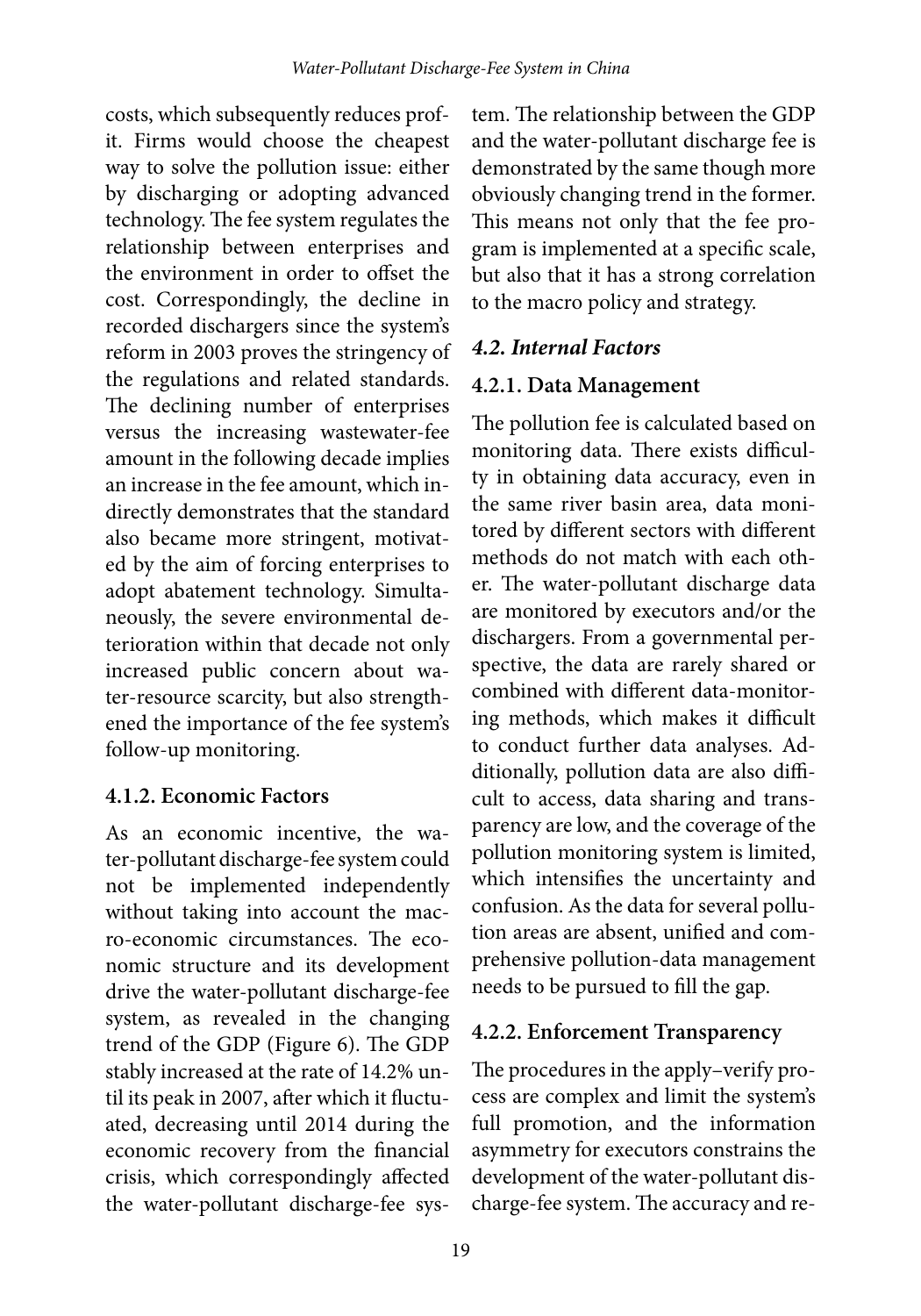*China Policy Journal*



**Figure 6.** GDP growth rate in China from 1980 to 2014 (Source: *China Statistical Year Book*)

liability of related information strongly affect the system and policy conduction. Obstruction from dischargers, governmental interference, and noncompliance operations mask the actual pollution situation and hamper the fee-collection work Also with institutional barrier, the information cannot be transferred fluently and accurately. The disconnection caused by information asymmetry indicates the absence of information platforms across governmental authorities, dischargers, and benefit-related parties.

#### **4.2.3. Supervision and Cooperation**

Despite the reform, the water-pollutant discharge-fee system still has a long way to go in achieving efficiency, equality, and effectiveness in pollution control. The fee system takes an adaptive-management approach, the power and effectiveness of which are reflected in the actual implementation. The pollution discharge-fee program lacks supervision and a cooperation mechanism across executive authorities. Not only the fee-expenditure direction but also the fee-system operation needs supervision from other departments or a third party. Supervision and cooperation are antithetical and mutually complement each other. The supervisory participation from each side is significant for strategic cooperation. The question of how to connect different units and promote the departments' synergy becomes the challenge that needs to be addressed in order to fill the gap. Such synergy requires that the prospective management faces dynamic indicators, including industry change, policy adjustment, and technical improvement. Therefore, it not only needs to meet the rigid demand of pollution control but also better conduct the fee system's implementation. Moreover, institutional barriers lead to both external and internal conflicts during the system's operation. Such problems and disconnections reflect the passivity of pollution control, which also largely increases the cost of the fee system's implementation.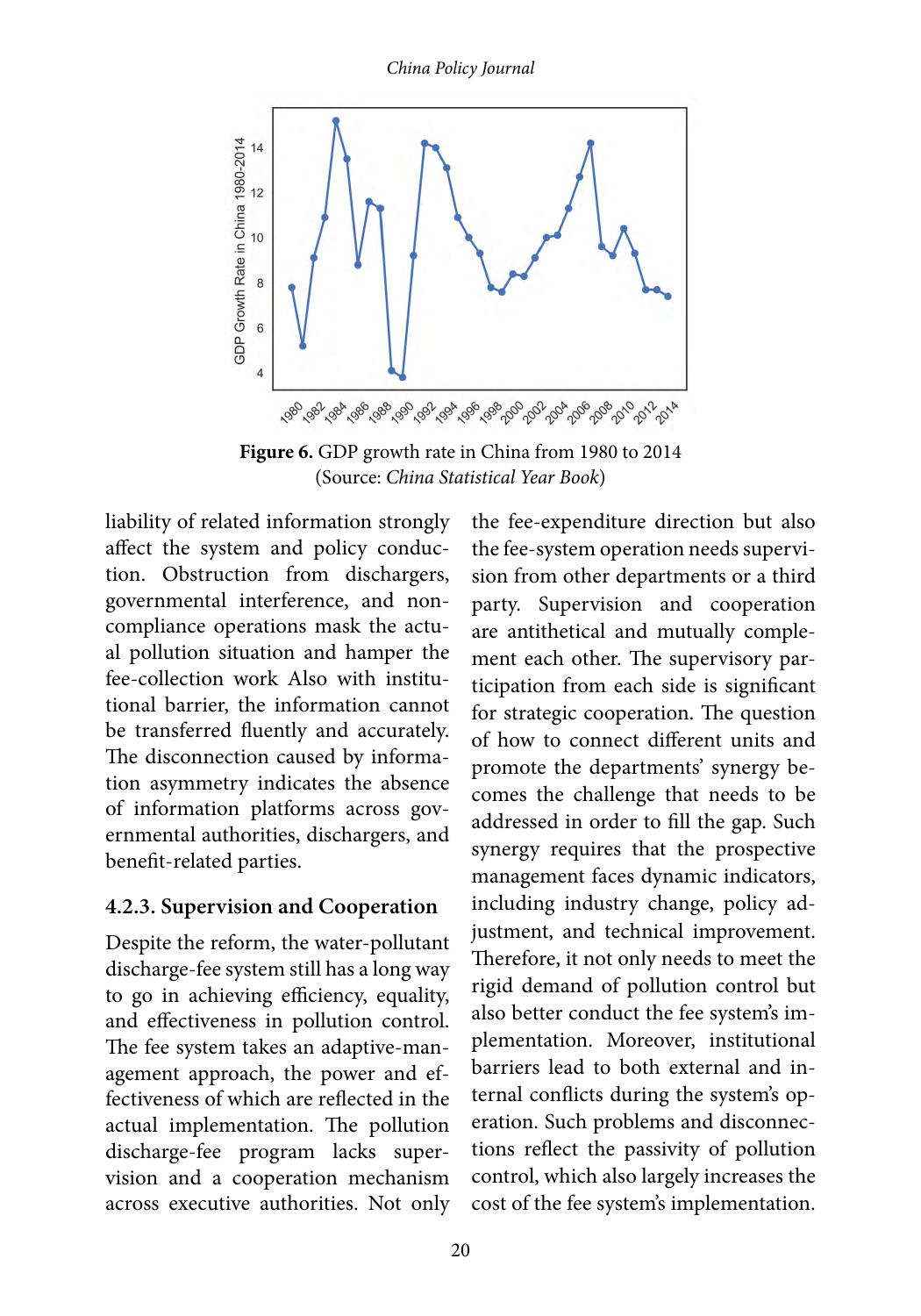## **5. Conclusion and Discussion**

This article evaluates the wa-<br>ter-pollutant discharge-fee sys-<br>tem in China, which adopts a<br>progressive approach to pollution conter-pollutant discharge-fee system in China, which adopts a progressive approach to pollution control. The system has achieved staged results and undergone reforms in multiple aspects, including fee-standard improvement, fee-calculation innovation, and pollutant-indicator construction. It is highly contextual and influenced by economic, social, and political external factors, as well as by internal theoretical and operational contexts. Through the system's reform in 2013, it was redefined as a comparatively comprehensive system with the ability to face and handle the complex pollution situation. However, problems arose due to the limited scope of legal measures and technical support, and weaknesses appeared in the system regarding departmental conflicts of interest, the contradiction of increasing environmental pollution versus decreasing fee collection, and other problems during the design, implementation, and supervision of the fee system, which adversely influenced the system's efficiency and the water quality.

With the recognition of these deficiencies, the pollution fee transitioned to an environmental tax in 2018. The levy of environmental tax may enhance the rigor of law enforcement, avoid administrative intervention and rent-seeking, and strengthen the implementation. Three lessons can be drawn from the fee system in view of better implementing the new environmental tax. First, data collection and management should be

significantly improved. Data are the basis for the implementation of essentially any environmental policy, but their deficiencies plagued the fee system's implementation. The pollutant-discharge monitoring system should be fully developed according to legal requirements. Data should be shared among stakeholders, including polluters, environmental-protection agencies, and taxation departments. Second, an effective linkage needs to be developed with the pollution-emission permit system that since recently is being fully implemented. The permit system could serve as a key foundation for the levy of environmental tax. Third, environmental-protection agencies should coordinate well with taxation agencies. Since the pollution fee-to-tax reform, collection agencies are no longer taxation agencies instead of environmental-protection agencies. The collection procedures and rules for environmental tax should be made to fit with general tax-collection principles. The coordination between the two agencies should thus focus on both data sharing and tax-collection procedures/rules.

## **References**

Bai, Y., and X. Qu. 2009. "The Reformation Trend of Pollutant Discharge Fee System." *Environment Protection* 20: 43- 44.

Barde, J.P. 1994. *Economic Instruments in Environmental Policy: Lessons from the OECD Experience and Their Rele-*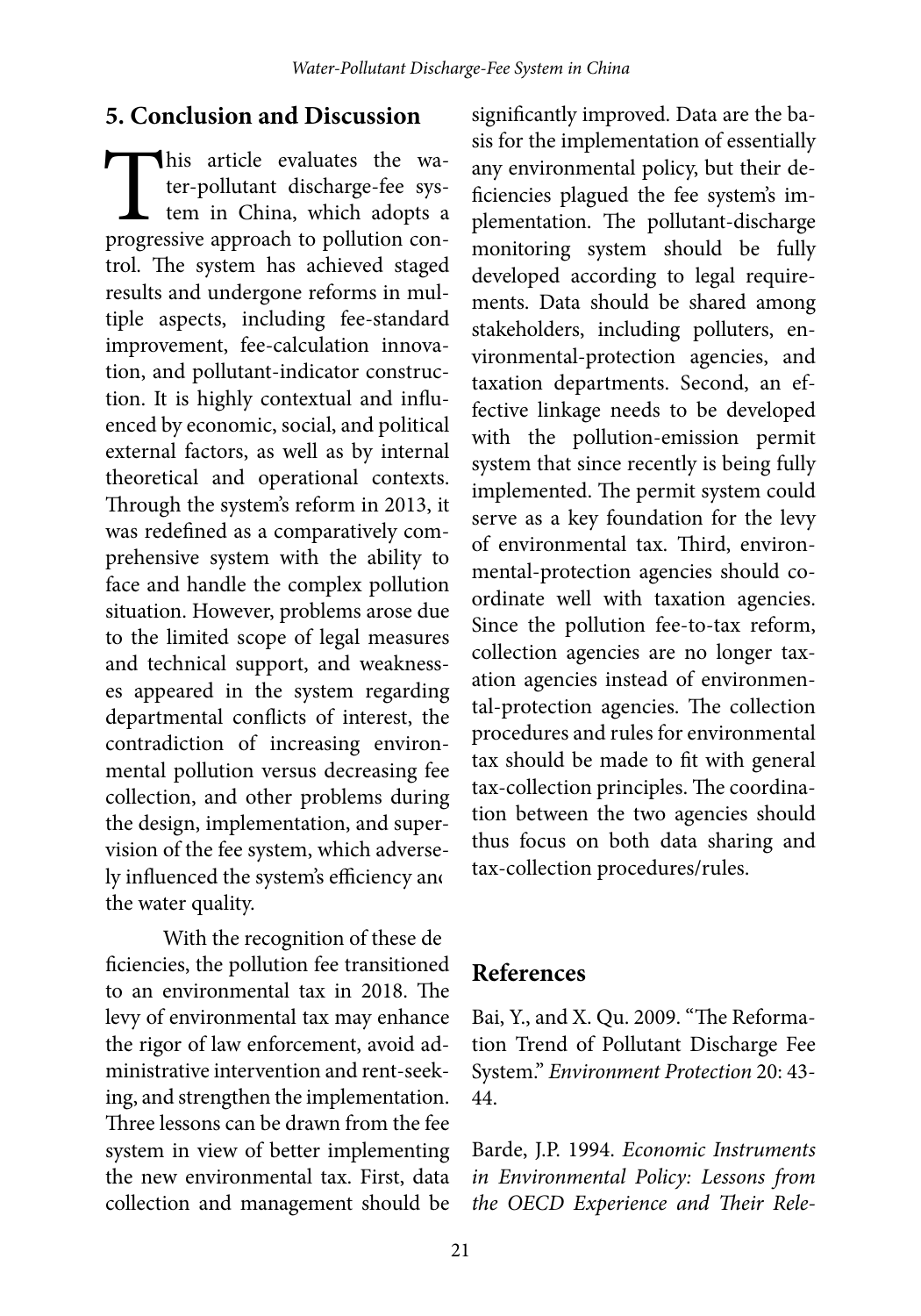*vance to Developing Countries*. Working Paper No. 92. OECD Development Center.

Bell, R., and C. Russell. 2002. "Environmental Policy for Developing Countries." *Issues in Science and Technology Spring Press* 18 (3): 63-70.

Blackman, A., and W. Harrington. 2000. "The Use of Economic Incentives in Developing Countries: International Experience With Industrial Air Pollution." *Journal of Environment and Development* 9 (1): 5-44.

Chakraborti, L. 2016. "Do Plants' Emissions Respond to Ambient Environmental Quality? Evidence from the Clean Water Act." *Journal of Environmental Economics & Management* 79: 55-69.

Chakraborti, L., and K.E. McConnell. 2012. "Does Ambient Water Quality Affect the Stringency of Regulations? Plant-Level Evidence of the Clean Water Act." *Land Economics* 88 (3): 518–35.

Chen, Z., M.E. Kahn, and Y. Liu., Wang Z.. 2018. "The Consequences of Spatially Differentiated Water Pollution Regulation in China." *Journal of Environmental Economics & Management* 88: 468-85

Chokkakula, S. 2012. *Disputes, Politicization, and Democracy: Interstate Water Disputes in India. Research Unit for Livelihoods and Natural Resources.* Working Paper. No. 108.

Fan, X. 2013. "Multiple Views on Pollutant Discharge Fee System Research." *Ecological Economy* 11 (41): 73-78.

Gao, S., W. Su, and Q. Yang. 2014. "Assessment of the Expropriation Efficiency of Regional Pollutants Levy System in China Based on DEA-Malmquist Model." *China Population, Resource and Environment* 24 (2): 23-29.

Ge, C., and J. Wang. 2001. "Using Market Instrument to Eliminate Pollution: Discharge Fee, Environment Tax and Emission Trading." Review of *Economic Research* 40(02): 28-43.

Genia, K., and H. William. 2012. "Local Energy Efficiency Policy Implementation in China: Bridging the Gap Between National Priorities and Local Interests." *China Quarterly* 211 (211): 765-85.

Hammer, M.J. 1996. "Water and Wastewater Technology." *Microchimica Acta* 74 (5-6): 445-54.

Hou, H. 2008. "The Comparison of Pollution Fee Charge and Discharge Standard." *Journal of TongJi University* (*natural science*) 36 (6): 777-81.

Jiang, L., C. Lin, and P. Lin. 2014. "The Determinants of Pollution Levels: Firm-Level Evidence from Chinese Manufacturing." *Journal of Comparative Economics* 42 (1): 118-42.

Kahn, M.E., P. Li, and D. Zhao. 2015. "Water Pollution Progress at Borders: The Role of Changes in China's Politi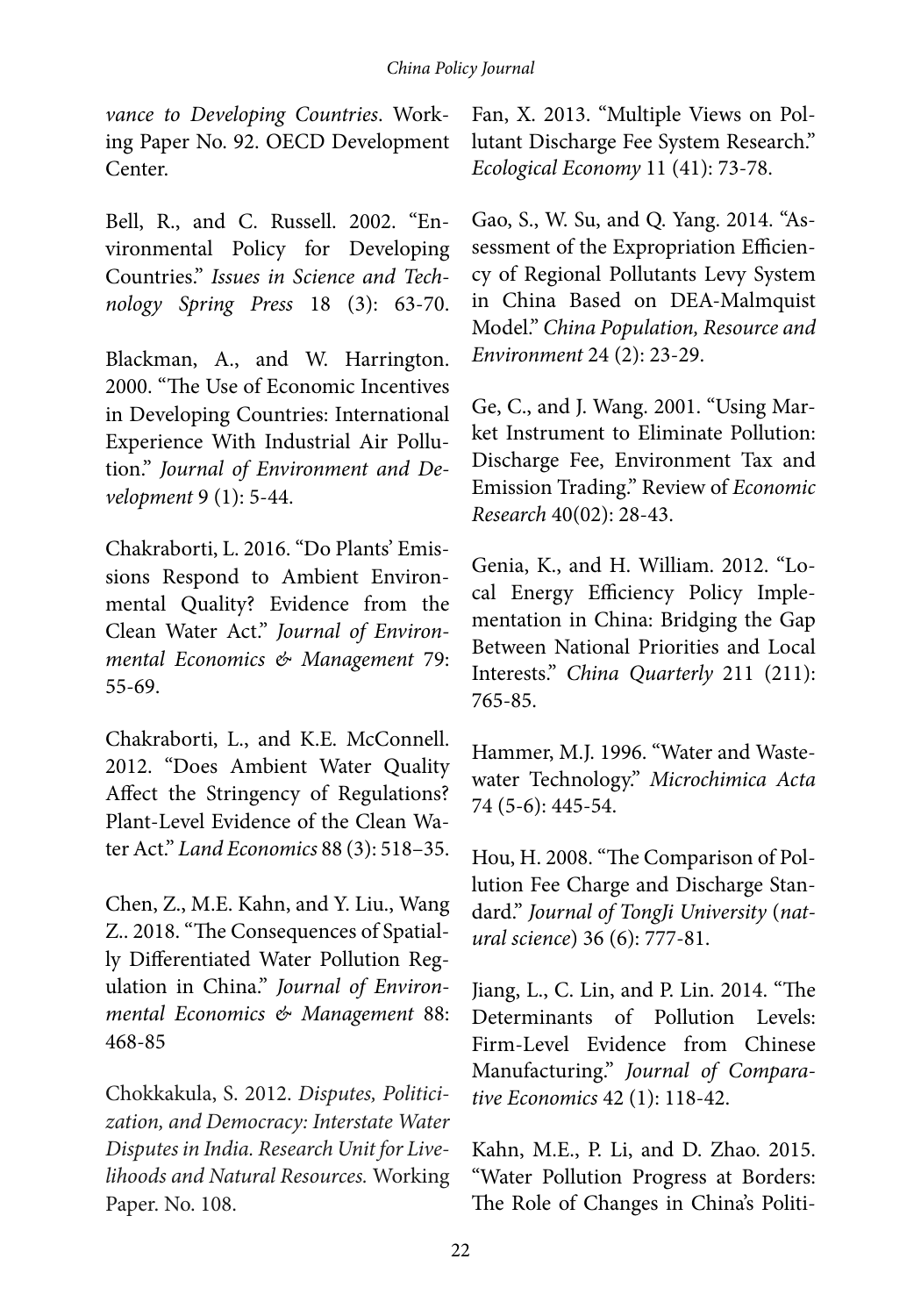cal Promotion Incentives." *American Economic Journal Economic Policy* 7 (4): 223-42.

Li, W. 2015. "Spatial Econometrics Test of Pollutant Discharge System's Driving on Green Technological Innovation by Taking 29 Provinces and Regions' Manufacturing Industries as Examples." *Science Management* 36 (6): 1-9.

Liu, M. 2009. "Limitation During Application of Term 74 of New Water Pollution Control Law." *Journal of China University of Geosciences* 9 (6): 41-46.

Lv, J. 2009. "What Is Water Pollutant Discharge Fee System." *Jiangsu* 5: 46.

Ma, L., J. Wang, and D. Wang. 2013. "The Strategy and Policy Framework for Water Pollution Control in China During the 12<sup>th</sup> Five-Year Plan Period." *China Environment Science* 33 (2): 377- 83.

MEP. 2015. *Environmental Statistic Annual Report of China*. [http://www.zhb.](http://www.zhb.gov.cn/gzfw) [gov.cn/gzfw](http://www.zhb.gov.cn/gzfw).

Motta, S.D., R. Huber, and J. Ruitenbeek. 1999. "Market Based Instruments for Environmental Policy-Making in Latin America." *Environment and Development Economics* 4 (2): 177-201.

Muyibi, S.A., A.R. Ambali, and G.S. Eissa. 2008. "The Impact of Economic Development on Water Pollution: Trends and Policy Actions in Malaysia." *Water Resources Management* 22 (4): 485-508.

Panaiotov, T., 1994. "Economic Instruments for Environmental Management and Sustainable Development." Nairobi UNEP.

Rassier, D.G., and D. Earnhart. 2015. "Effects of Environmental Regulation on Actual and Expected Profitability." *Ecological Economics* 112: 129-40.

Shimshack, J.P., and M.B. Ward. 2008. "Enforcement and Over-Compliance." *Environmental Economics and Management* 55 (1): 90–105.

Tietenberg, T.H. 1990. "Economic Instruments for Environmental Regulation." *Oxford Review of Economic Policy* 6 (1): 17–33.

Wang, B., Y. Wu, and P. Yan. 2008. "Environmental Regulation and Total Factor Productivity Growth: An Empirical Study of the APEC Economics." *Economic Research* 64(5): 19-32.

Wang, J., F. Long, C. Ge, and S. Gao. 2014. "A Road Map of Reforming Pollution Charge System and Adjusting Its Charge Rates in China." *Environment Protection* 42 (19): 37-39.

Wolverton, A., and S. West. 2005. "Market-Based Policies for Pollution Control in Latin America." In *Environmental Issues in Latin America and the Caribbean*, edited by A. Romero and S. West. Springer ,Dordrecht, pp121-146

Wu, J. 2015. "Profit Thinking on Pollutant Discharge Fee System." *Environment Protection* 43 (16): 21-25.